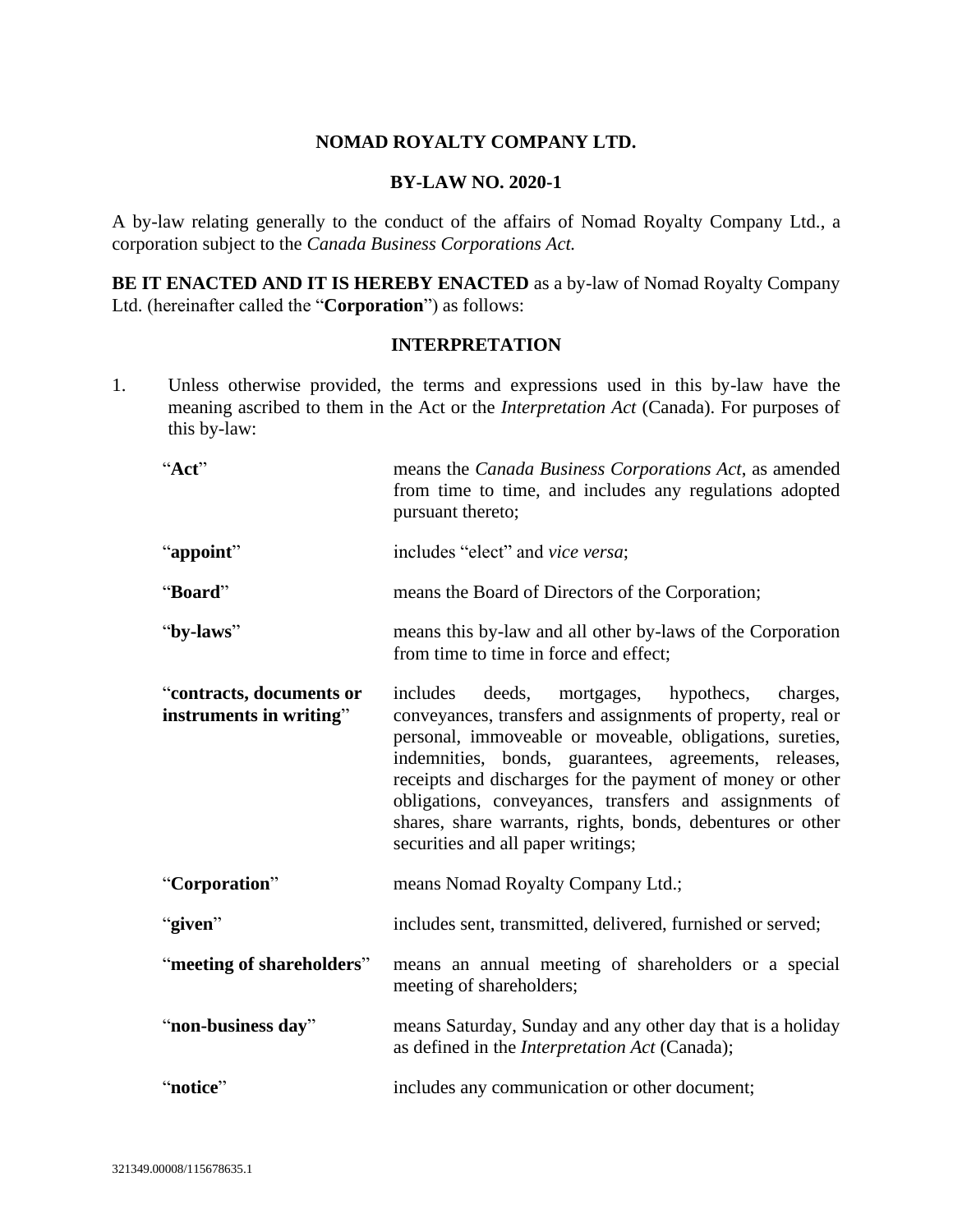| "recorded address" | means, in the case of a shareholder, his address as recorded<br>in the securities register of the Corporation; and, in the case<br>of joint shareholders, the address appearing in the securities<br>register in respect of such joint holding or the first address<br>so appearing if there is more than one; and, in the case of a<br>director, officer, auditor or member of a committee of the<br>Board, his latest address as recorded in the records of the |
|--------------------|-------------------------------------------------------------------------------------------------------------------------------------------------------------------------------------------------------------------------------------------------------------------------------------------------------------------------------------------------------------------------------------------------------------------------------------------------------------------|
|                    | Corporation;                                                                                                                                                                                                                                                                                                                                                                                                                                                      |

- "**special meeting of shareholders**" means a meeting of any class or classes of shareholders or a meeting of all shareholders entitled to vote at a special meeting of shareholders; and
- "**signing officer**" means, in relation to any contract, document or instrument in writing, any person authorized to sign the same on behalf of the Corporation pursuant to Section [88](#page-23-0) hereof or to a resolution adopted for such purpose.

# **CORPORATE MATTERS**

- 2. **Registered Office -** The registered office of the Corporation shall be situated in the province set out in the articles of the Corporation, and at such place therein as the Board may from time to time determine.
- 3. **Corporate Seal -** The seal of the Corporation, if any, shall be such as the directors may by resolution from time to time adopt.

## **DIRECTORS**

- 4. **Powers and number -** Subject to the articles of the Corporation, the business and affairs of the Corporation shall be managed or their management shall be supervised by a Board of Directors composed of the fixed number of directors set out in the articles of the Corporation. If the articles provide for a minimum and maximum number of directors, the Board of Directors shall be composed of such fixed number of directors as determined by resolution of the Board or, failing this, as the shareholders choose to elect within such limits.
- 5. **Quorum -** A majority of directors then in office shall form a quorum for the transaction of business. No business shall be transacted at a meeting of directors unless at least twenty-five percent (25%) of the directors present are resident Canadians or, if the Corporation has fewer than four (4) directors, at least one of the directors present is a resident Canadian.
- 6. **Qualification -** No person shall be qualified for election as a director if he is less than eighteen (18) years of age; if he is of unsound mind and has been so found by a Court in Canada or elsewhere; if he is not an individual; or if he has the status of bankrupt. A director need not be a shareholder. At least twenty-five percent (25%) of the directors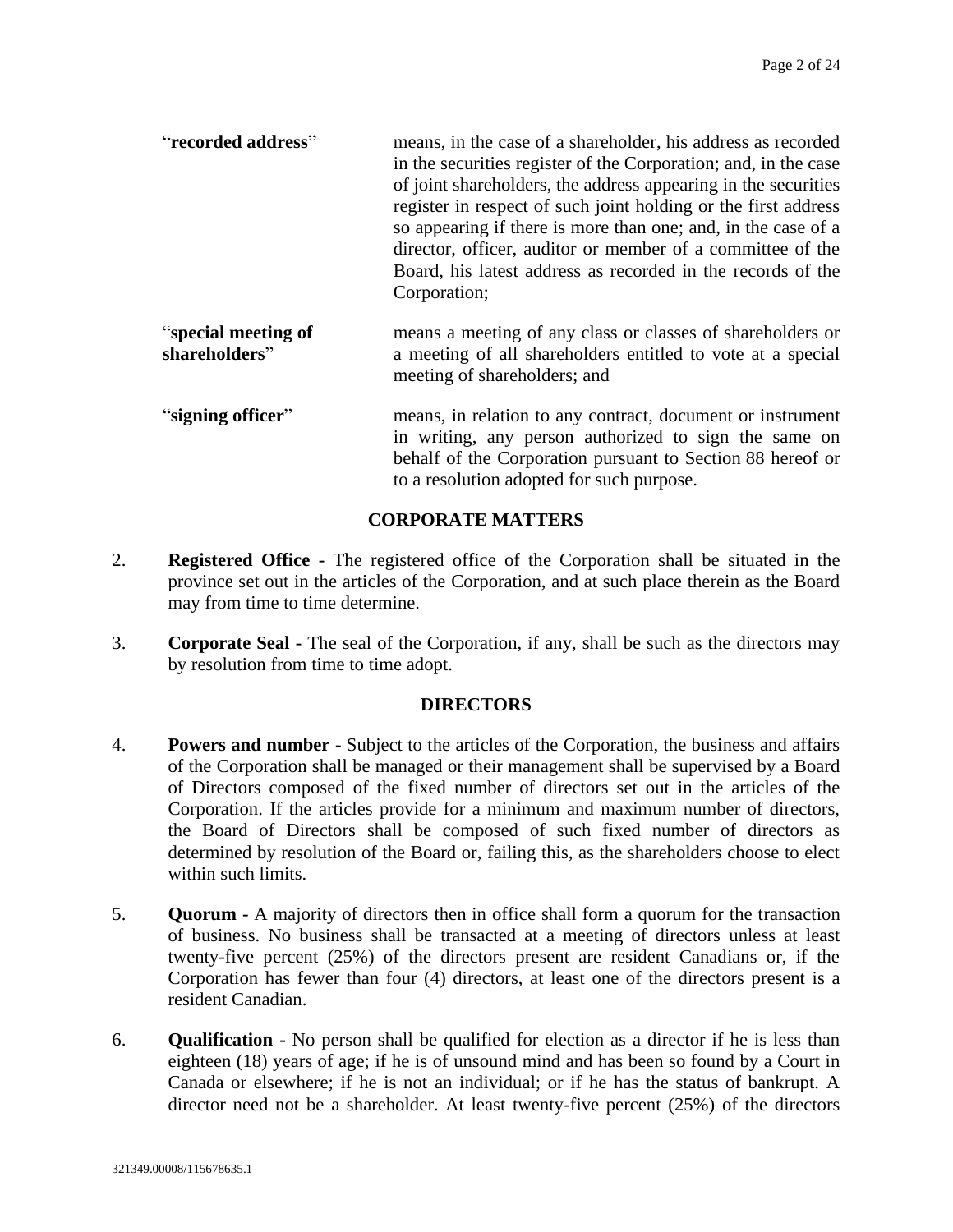shall be resident Canadians. However, if the Corporation has fewer than four (4) directors, at least one director must be resident Canadian.

- 7. **Retirement Age -** No person shall be elected a director if he has attained the age of eighty (80) years prior to the date of the meeting at which an election of directors is to take place, provided however that a director who has been elected prior to his attaining the age of eighty (80) years may complete his term in office.
- 8. **Election -** The election of directors shall take place at each annual meeting of shareholders. Directors shall be elected on a show of hands unless a ballot is demanded or required under the Act. An individual who is elected or appointed to hold office as a director is not a director and is deemed not to have been elected or appointed to hold office as a director unless he did not decline to hold office as a director if he was present at the meeting when the election or appointment took place or, if he was not present at the meeting when the election or appointment took place, he either consented to hold office as a director in writing before the election or appointment or within ten (10) days after it, or he acted as a director pursuant to the election or appointment.
- <span id="page-2-0"></span>9. **Advance Notice Requirement for the Nomination of Directors** - Subject to the provisions of the Act and the articles of the Corporation (the "**Articles**"), a nominee will not be eligible for election as director of the Corporation unless such nomination is made in accordance with the following procedures.

Nominations of a person for election to the Board may be made at any annual meeting of shareholders or at any special meeting of shareholders if one of the purposes for which the special meeting was called was the election of directors:

- (1) by or at the direction of the Board or an authorized officer of the Corporation, including pursuant to a notice of meeting;
- (2) by or at the direction or request of one or more shareholders pursuant to a proposal made in accordance with the provisions of the Act or a requisition to call a meeting of shareholders made in accordance with the provisions of the Act; or
- <span id="page-2-1"></span>(3) by any person (a "**Nominating Shareholder**") who (i) at the close of business on the date of the giving of the notice provided for below and on the record date for notice of such meeting, is entered in the securities register as a holder of one or more shares carrying the right to vote at such meeting or who beneficially owns shares that are entitled to be voted at such meeting and (ii) complies with the notice procedures set out below:
	- (a) In addition to any other applicable requirements for a nomination to be made by a Nominating Shareholder, such person must have given timely notice thereof in proper written form to the Secretary of the Corporation at the registered office of the Corporation in accordance with the requirements of this Section [9.](#page-2-0)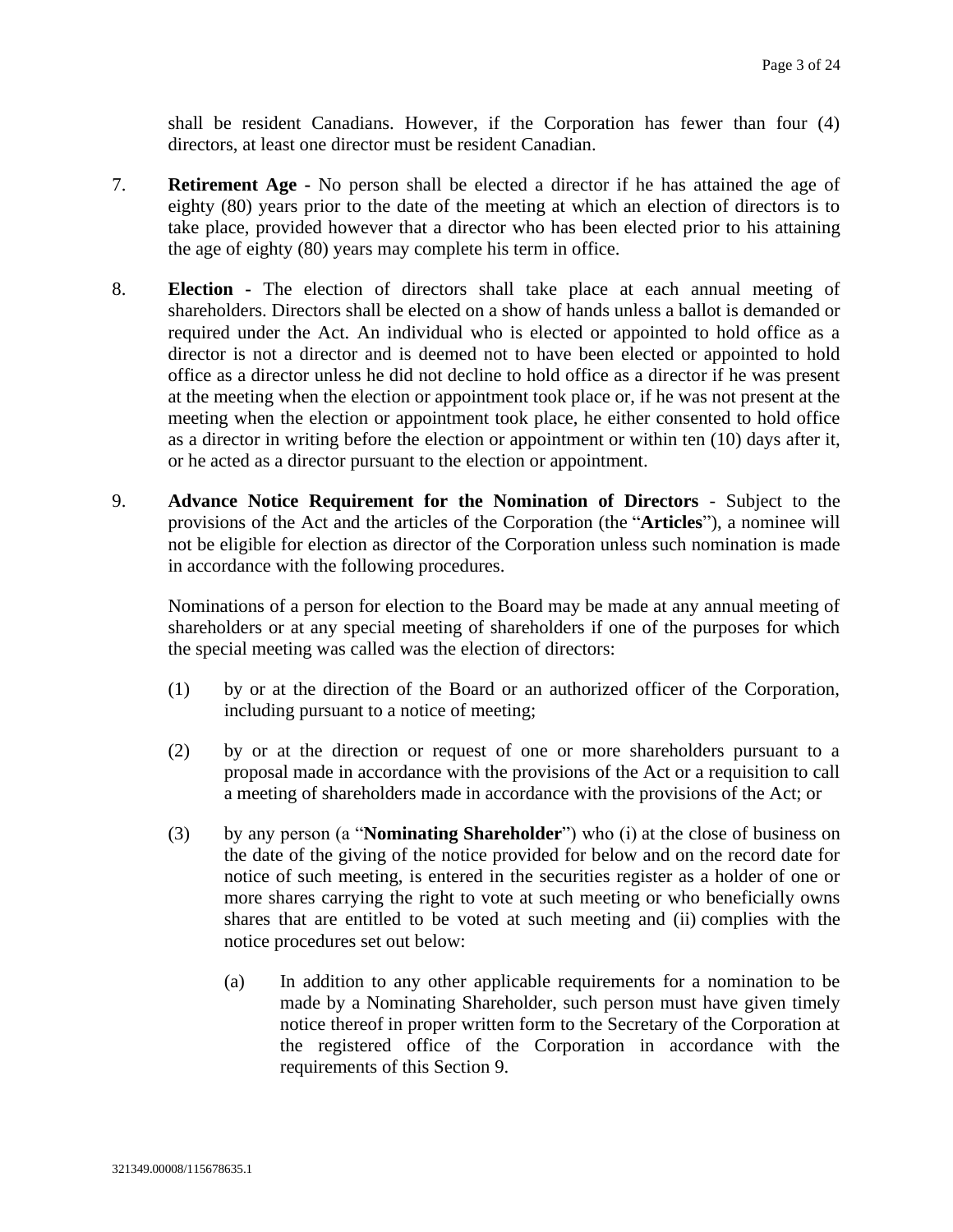- <span id="page-3-0"></span>(b) To be timely, a Nominating Shareholder's notice to the Secretary of the Corporation must be made:
	- (i) In the case of an annual meeting of shareholders, not less than thirty (30) nor more than sixty-five (65) days prior to the date of the annual meeting of shareholders; provided, however, that in the event that the annual meeting of shareholders is called for a date that is less than fifty (50) days after the date on which the first Public Announcement (as defined below) of the date of the annual meeting was made, notice by the Nominating Shareholder may be made not later than the close of business on the tenth  $(10<sup>th</sup>)$  day following such Public Announcement; and
	- (ii) In the case of a special meeting of shareholders (other than an annual meeting) called for the purpose of electing directors (whether or not called for other purposes), not later than the close of business on the fifteenth  $(15<sup>th</sup>)$  day following the day on which the first public announcement of the date of the special meeting was made. Notwithstanding the foregoing, the Board may, in its sole discretion, waive any requirement in paragraph [9](#page-2-0)[\(3\)](#page-2-1)[\(b\).](#page-3-0) In no event shall any adjournment or postponement of a meeting of shareholders or the announcement thereof commence a new time period for the giving of a Nominating Shareholder's notice.
- (c) To be in proper written form, a Nominating Shareholder's notice to the Secretary of the Corporation must set out (a) as to each person whom the Nominating Shareholder proposes to nominate for election as a director (i) the name, age, business address and residential address of the nominee, (ii) the principal occupation or employment of the nominee, (iii) the class or series and number of shares in the share capital of the Corporation which are controlled or which are owned beneficially or of record by the nominee as of the record date for the meeting of shareholders (if such date shall then have been made publicly available) and as of the date of such notice, and (iv) any other information relating to the nominee that would be required to be disclosed in a dissident's proxy circular in connection with solicitations of proxies for election of directors pursuant to the Act and Applicable Securities Laws (as defined below); and (b) as to the Nominating Shareholder giving the notice, any proxy, contract, arrangement, understanding or relationship pursuant to which such Nominating Shareholder has a right to vote any shares of the Corporation and any other information relating to such Nominating Shareholder that would be required to be made in a dissident's proxy circular in connection with solicitations of proxies for election of directors pursuant to the Act and Applicable Securities Laws (as defined below). The Corporation may require any proposed nominee to furnish such other information as may reasonably be required by the Corporation to determine the eligibility of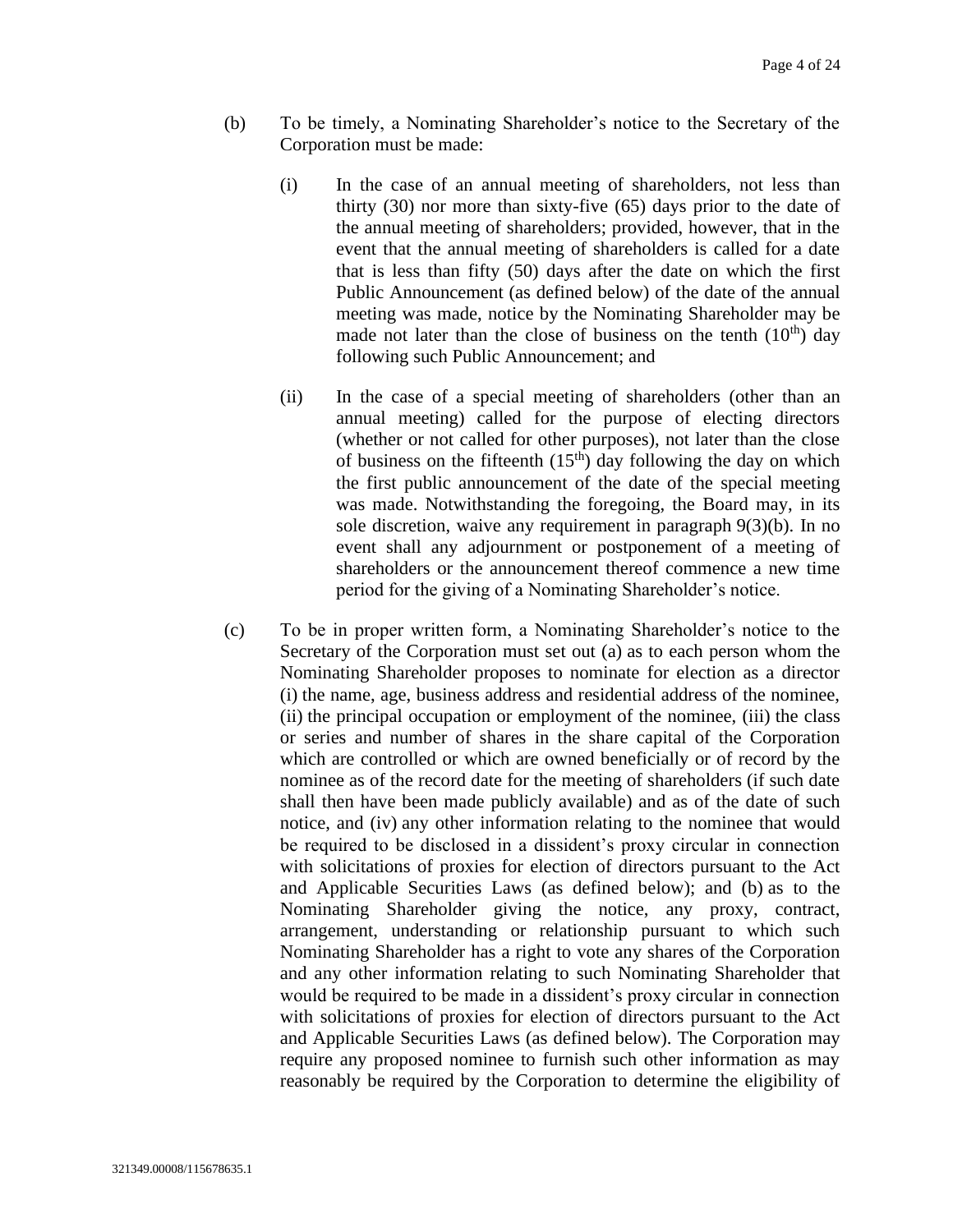such proposed nominee to serve as an independent director of the Corporation.

- (d) No person shall be eligible for election as a director of the Corporation unless nominated in accordance with the provisions of this Section [9;](#page-2-0) provided, however, that nothing in this Section [9](#page-2-0) shall be deemed to preclude discussion by a shareholder (as distinct from the nomination of directors) at a meeting of shareholders of any matter in respect of which the shareholder would have been entitled to submit a proposal pursuant to the provisions of the Act. The chair of the meeting shall have the power and duty to determine whether a nomination was made in accordance with the procedures set out in the foregoing provisions and, if any proposed nomination is not in compliance with such foregoing provisions, to declare that such defective nomination shall be disregarded.
- (e) For purposes of this Section [9,](#page-2-0) (i) "**Public Announcement**" shall mean disclosure in a press release reported by a national news service in Canada, or in a document publicly filed by the Corporation under its profile on the System of Electronic Document Analysis and Retrieval at www.sedar.com; and (ii) "**Applicable Securities Laws**" means the applicable securities legislation of each relevant province of Canada, as amended from time to time, the rules, regulations and forms made or promulgated under any such statute and the published national instruments, multilateral instruments, policies, bulletins and notices of the securities commission and similar regulatory authority of each province of Canada.

Notwithstanding any other provision of the by-laws, notice given to the Secretary of the Corporation pursuant to this Section [9](#page-2-0) may be given only by personal delivery, facsimile transmission or by e-mail (at such e-mail address as stipulated from time to time by the Secretary of the Corporation for purposes of this notice), and shall be deemed to have been given and made only at the time it is served by personal delivery, e-mail (at the address as aforesaid) or sent by facsimile transmission (provided that receipt of confirmation of such transmission has been received) to the Secretary at the address of the registered office of the Corporation; provided that if such delivery or electronic communication is made on a day which is not a business day or later than 5:00 p.m. (eastern time) on a day which is a business day, then such delivery or electronic communication shall be deemed to have been made on the subsequent day that is a business day.

Notwithstanding the foregoing, the board may, in its sole discretion, waive all or any of the requirements of this Section [9](#page-2-0) and this Section [9](#page-2-0) shall not apply to any nomination of directors pursuant to an investor rights agreement among the Corporation and one or more of its shareholders.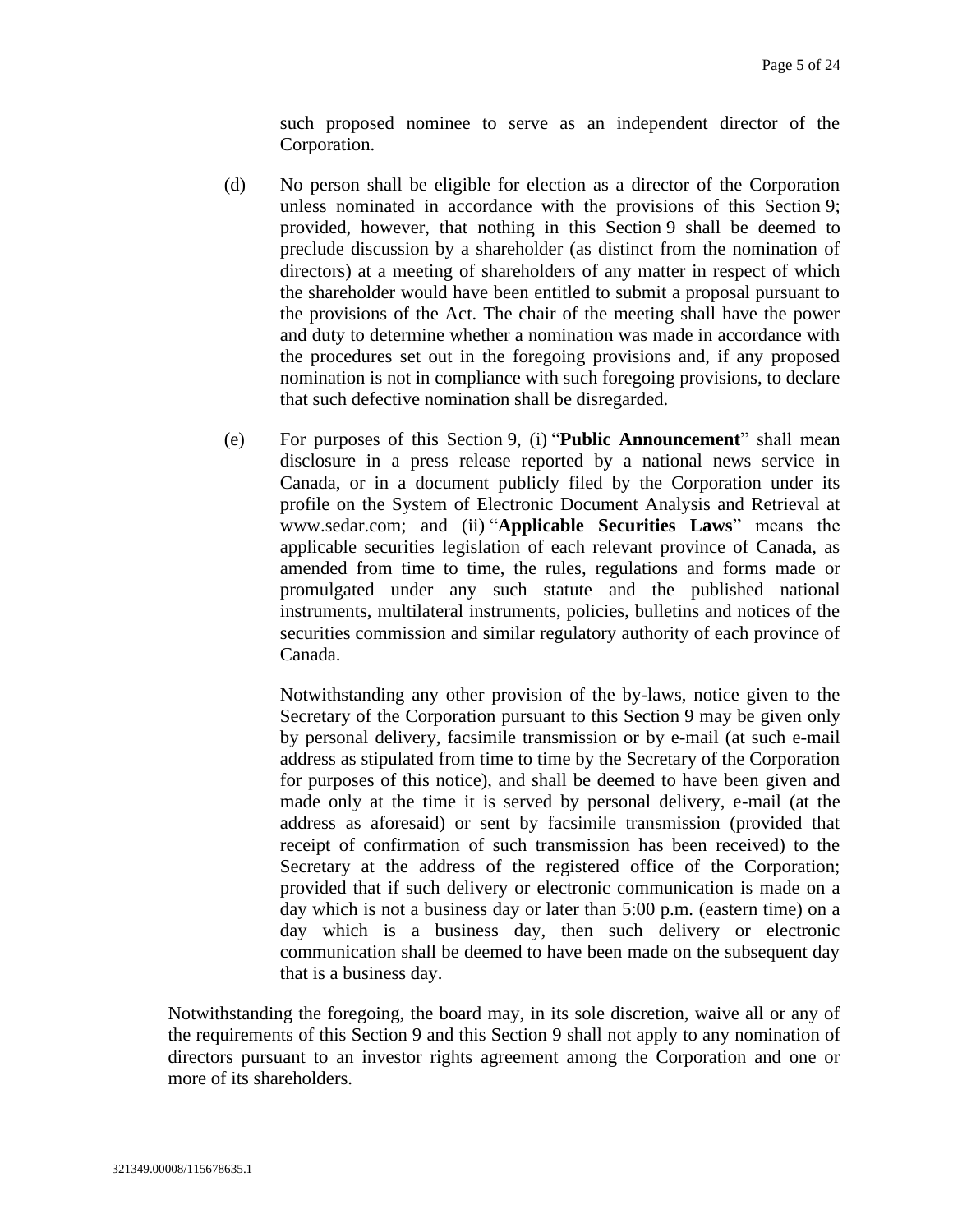10. **Term of Office -** The term of office of each director is one year, beginning on the date the meeting at which he or she was elected and ending at the close of the following annual shareholders meeting, or upon election of a successor. An appointed director holds office for the unexpired term of his or her predecessor or, for additional directors appointed by the Board pursuant to the Act, no later than the close of the following annual shareholders meeting. A director ceases to hold office when he or she becomes disqualified from being a director of a corporation, resigns or is removed from office. Subject to the Act and this by-law with respect to the removal of a director, the term of office of a director, once elected by the shareholders, may not be modified.

Retiring directors shall be eligible for re-election if otherwise qualified and shall in any event continue in office until their successors have been duly elected or appointed. A retiring director shall retain office until the dissolution or adjournment of the meeting at which his successor is elected or appointed.

- 11. **Removal of Directors -** Subject to the Act, the shareholders of the Corporation may from time to time, by ordinary resolution at a special meeting of shareholders of which notice specifying the intention to pass such resolution has been given, remove any director before the expiration of his term of office and appoint any qualified person to fill the vacancy thereby created, failing which such vacancy may be filled by a resolution of the directors then in office.
- <span id="page-5-0"></span>12. **Vacancies -** A director ceases to hold office when he dies, when he is removed from office pursuant to Section [12,](#page-5-0) when he ceases to be qualified for election as a director or when he submits his written resignation to the Corporation.

Subject to the Act, a quorum of directors may fill a vacancy among the directors, except a vacancy resulting from an increase in the minimum number of directors or from a failure of the shareholders to elect the minimum number of directors required by the articles. If there is not a quorum of directors, or if the vacancy has arisen due to a failure of the shareholders to elect the minimum number of directors required by the articles, the directors then in office shall forthwith call a special meeting of shareholders to fill the vacancy and, if they fail to call a meeting or if there are no directors then in office, the meeting may be called by any shareholder.

# **MEETINGS OF DIRECTORS**

- 13. **Places of Meetings -** Meetings of the Board of Directors may be held either at the registered office of the Corporation or in such other place as the directors may from time to time determine. A meeting of the Board may be convened by the Chair of the Board, the President, a Vice-President or officer who is a director, or any two (2) directors at any time, and the Secretary shall convene a meeting of directors at the direction of the Chair of the Board, the President, a Vice-President or officer who is a director or any two (2) directors.
- 14. **Notices of Meetings -** Notice of the time and place of each meeting of the Board shall be given to each director in the manner provided in Section [72](#page-20-0) hereof not less than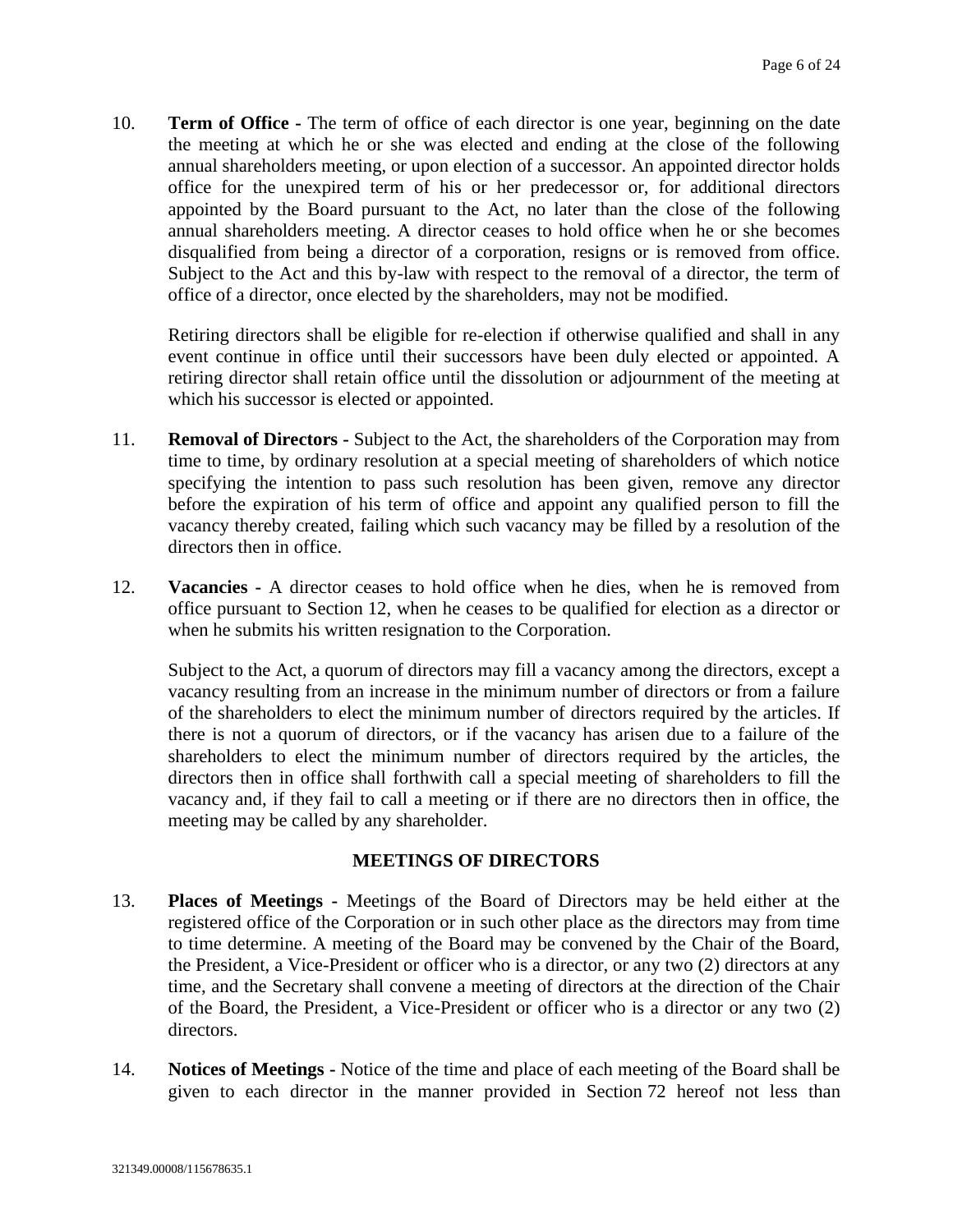forty-eight (48) hours before the time when the meeting is to take place, provided that a director may always waive notice of a meeting of the Board at any time and in any manner, or may otherwise consent to the holding of such meeting, in writing or by any other communication facility. Attendance of a director at a meeting of the Board constitutes a waiver of notice of the meeting, except where a director attends such meeting for the express purpose of objecting to the transaction of any business on the grounds that the meeting is not lawfully called. Any irregularity in the notice of a meeting may also be waived by any director.

In any case of what is considered by the Chair of the Board, the President or a Vice-President or officer who is a director, in his discretion, to be a matter of urgency, notice of a meeting of the directors may be given by telephone or any other communication facility not less than twelve (12) hours before such meeting is to be held and such notice shall be adequate for the meeting so convened. Any irregularity in the notice of an emergency meeting may also be waived by any director.

A notice of a meeting of the Board need not specify the purpose of or the business to be transacted at the meeting except where the Act requires such purpose or such business to be so specified, including any proposal to:

- (a) submit to the shareholders any question or matter requiring their approval under the Act;
- (b) fill a vacancy among the directors or in the office of auditor, or appoint additional directors;
- (c) issue securities;
- (d) declare dividends;
- (e) purchase, redeem or otherwise acquire shares issued by the Corporation;
- (f) pay a commission for the issuance or sale of shares of the Corporation;
- (g) approve a management proxy circular;
- (h) approve a take-over bid circular, an issuer bid circular, or a directors' circular;
- (i) approve annual financial statements; or
- (j) adopt, amend or repeal by-laws.

For the first meeting of the Board to be held immediately following the election of directors at a meeting of shareholders, or for a meeting of the Board at which a director is appointed to fill a vacancy, a notice of such meeting to the newly-elected or appointed director or directors shall not be necessary in order that such meeting be duly constituted, provided that a quorum of directors is present thereat.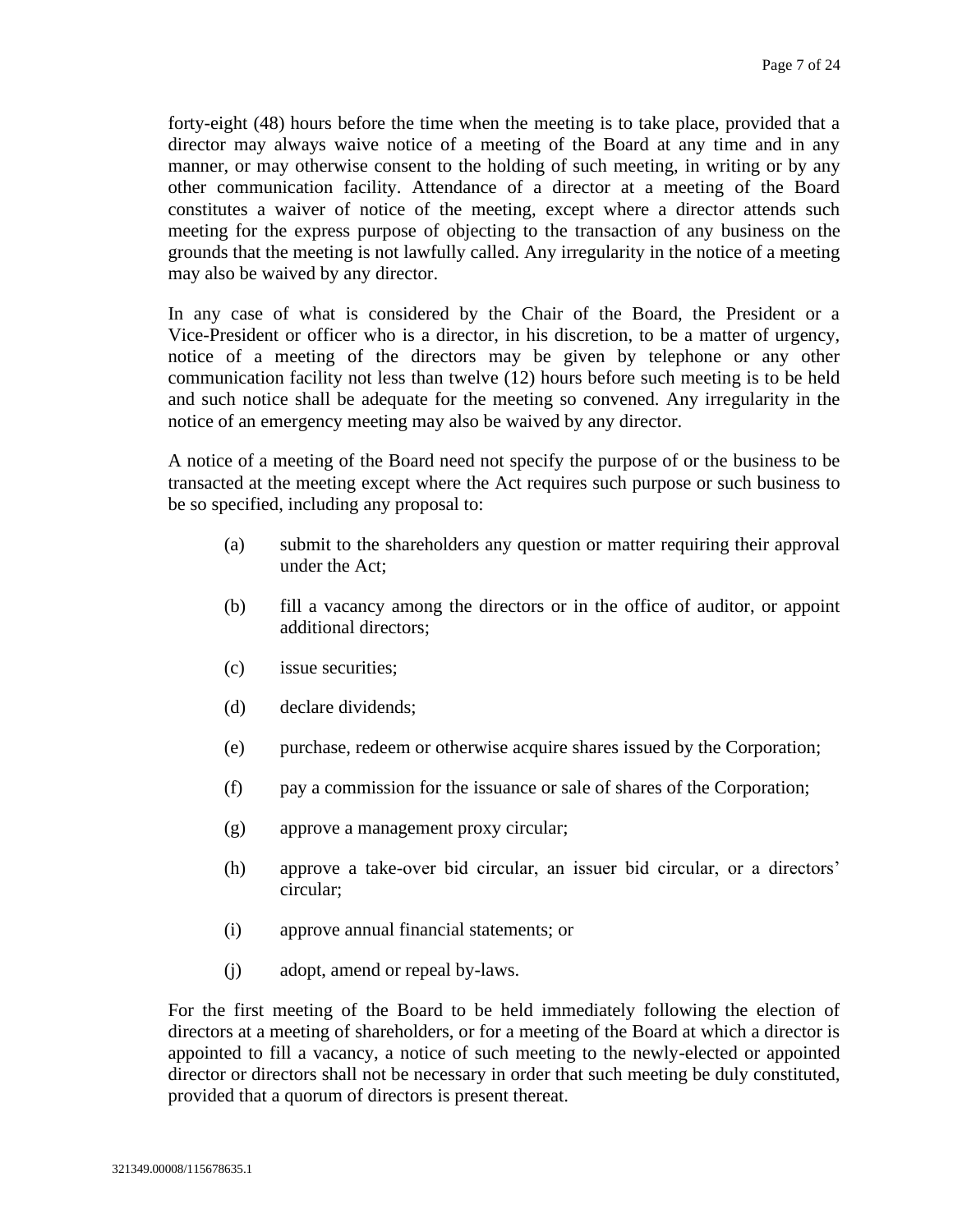- 15. **Canadian Residency -** Directors shall transact business only at a meeting of directors at which at least twenty-five percent (25%) of the directors present are resident Canadians or, if the Corporation has fewer than four (4) directors, at least one of the directors present is a resident Canadian, unless:
	- (a) a resident Canadian director who is unable to be present approves in writing, or by telephonic, electronic or other communication facility the business transacted at the meeting; and
	- (b) the required number of resident Canadian directors would have been present had that director been present at the meeting.
- 16. **Participation -** If all the directors consent, a director may participate in a meeting of the Board or of a committee of directors by means of a telephonic, electronic or other communication facility that permits all participants to communicate adequately with each other during the meeting, and a director participating in a meeting by such means shall be deemed to be present at that meeting. The consent shall be effective whether given before or after the meeting to which it relates and may be given with respect to all meetings of the Board or of a committee of directors held during the term of office of the director.
- 17. **Regular Meetings -** The Board may designate a day or days in any month or months for regular meetings of the Board at a place and hour to be determined. A copy of any resolution of the Board fixing the place and time of such regular meetings shall be sent to each director forthwith after being passed, but no other notice shall thereafter be required for any such regular meeting unless the Act requires the purpose thereof or the business to be transacted thereat to be specified.
- 18. **Votes to Govern -** At all meetings of the Board, every question shall be decided by a majority of the votes cast on the question. In the case of an equality of votes, the Chair of the meeting shall not be entitled to a second or casting vote.
- 19. **Resolution in Lieu of Meeting -** A resolution in writing, signed by all the directors entitled to vote on such resolution at a meeting of the Board or a committee of directors, is as valid as if it had been passed at a meeting of the Board or committee of directors.
- 20. **Remuneration of Directors -** The directors shall be paid such remuneration, if any, as the Board may from time to time determine. In addition, the Board may by resolution from time to time award special remuneration out of the funds of the Corporation to any director who devotes the whole of his time to the affairs of the Corporation or who performs any special work or service for or undertakes any special mission on behalf of the Corporation outside the work or services ordinarily required of a director of the Corporation. The directors shall also be paid such sums in respect of their out-of-pocket expenses incurred in attending Board or committee meetings or otherwise in respect of the performance by them of their duties, as the Board may from time to time determine. No confirmation by the shareholders of any such remuneration or payment shall be required.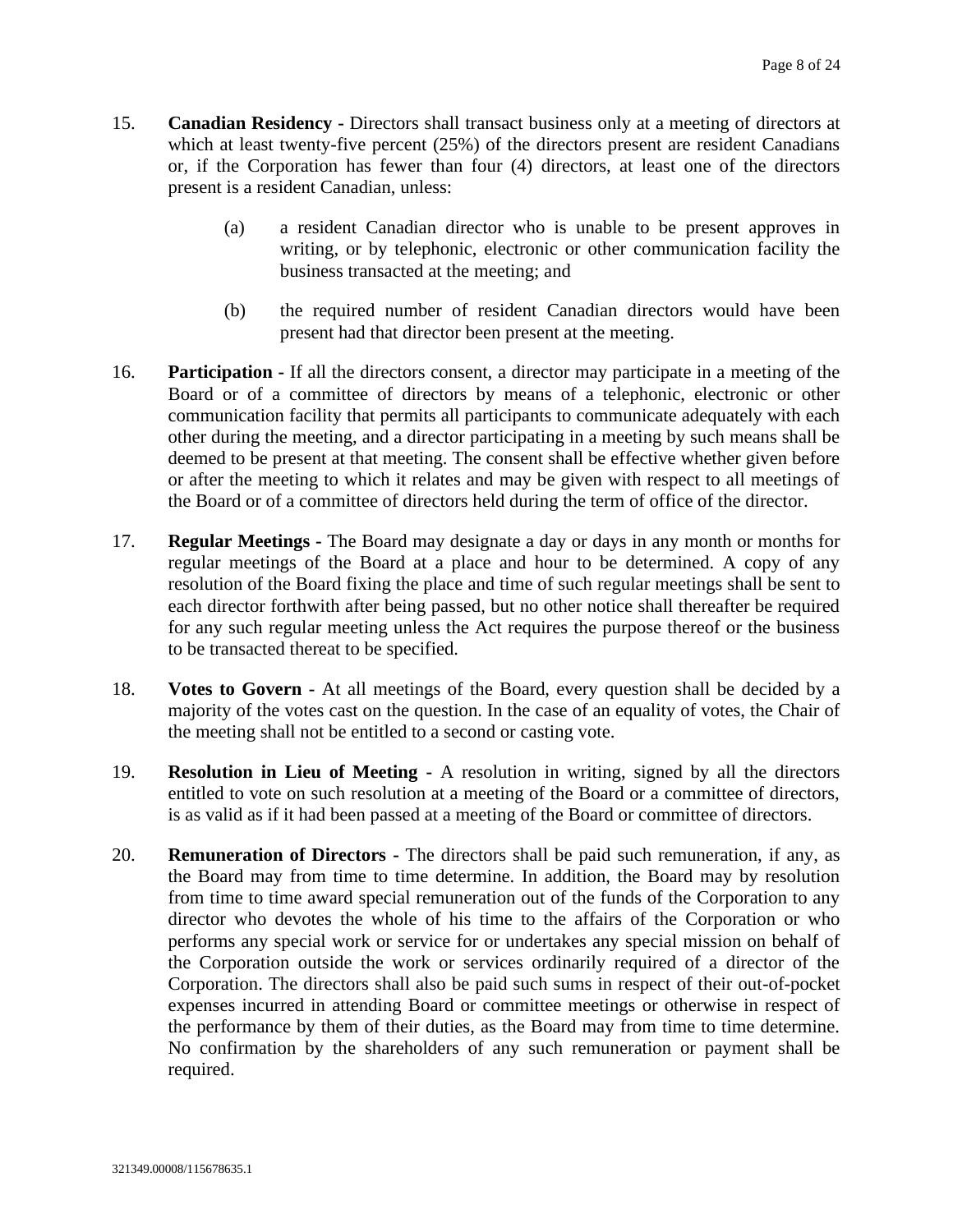21. **Conflict of Interest -** Each director shall avoid placing himself in a situation of conflict between his personal interest and his obligations as a director of the Corporation.

He shall promptly disclose to the Corporation any interest he has in any enterprise or association that is likely to place him in a situation of conflict of interest, as well as the rights he may enforce there against, indicating, if such be the case, the nature and value thereof. Such disclosure of interest shall be recorded in the minutes of the proceedings of the Board of Directors. A general disclosure shall remain valid until the facts have changed, and, subject to Section [23](#page-9-0) hereof, a director need not reiterate such declaration for any particular, subsequent transaction.

22. **Contract or Transaction with the Corporation -** A director or an officer may, even in performing his duties, be a party to a material contract or material transaction, whether made or proposed, with the Corporation, or be a director, an officer or an individual acting in a similar capacity, of a party to the contract or transaction or hold a material interest in a party to such contract or transaction. He shall then, in accordance with Section 120 of the Act, disclose in writing to the Corporation or request to have it entered in the minutes of meetings of directors or of meetings of committees of directors, the nature and extent of his interest in such material contract or material transaction, whether made or proposed, even if such contract or transaction, within the scope of the normal business activity of the Corporation, does not require the approval of either the directors or the shareholders. For the purposes of this by-law, a general notice that (a) the director or officer is a director or officer, or acting in a similar capacity of a party to such contract or transaction, or has a material interest in a party to such contract or transaction, (b) the director or officer has a material interest in the party or (c) there has been a material change in the nature of the director's or officer's interest in the party and is to be regarded as interested in any contract or transaction made with that party, is a sufficient declaration of interest.

A director who is so interested in such contract or transaction shall not vote on such resolution to approve the contract or transaction unless the contract or transaction is one of the contracts referred to in subsection 120(5) of the Act, that is, relating primarily to the remuneration or indemnification of such director, or a contract with an affiliate of the Corporation.

At the request of the President or any director, the interested director shall leave the meeting while the Board of Directors discusses and votes on the contract or transaction concerned.

Neither the Corporation nor any of its shareholders may contest the validity of a contract or transaction for which disclosure is required hereunder for such sole reason, provided such director or officer has disclosed his interest as aforementioned, the Board of Directors has approved the contract or transaction, and the contract or transaction was, at that time, reasonable and fair to the Corporation.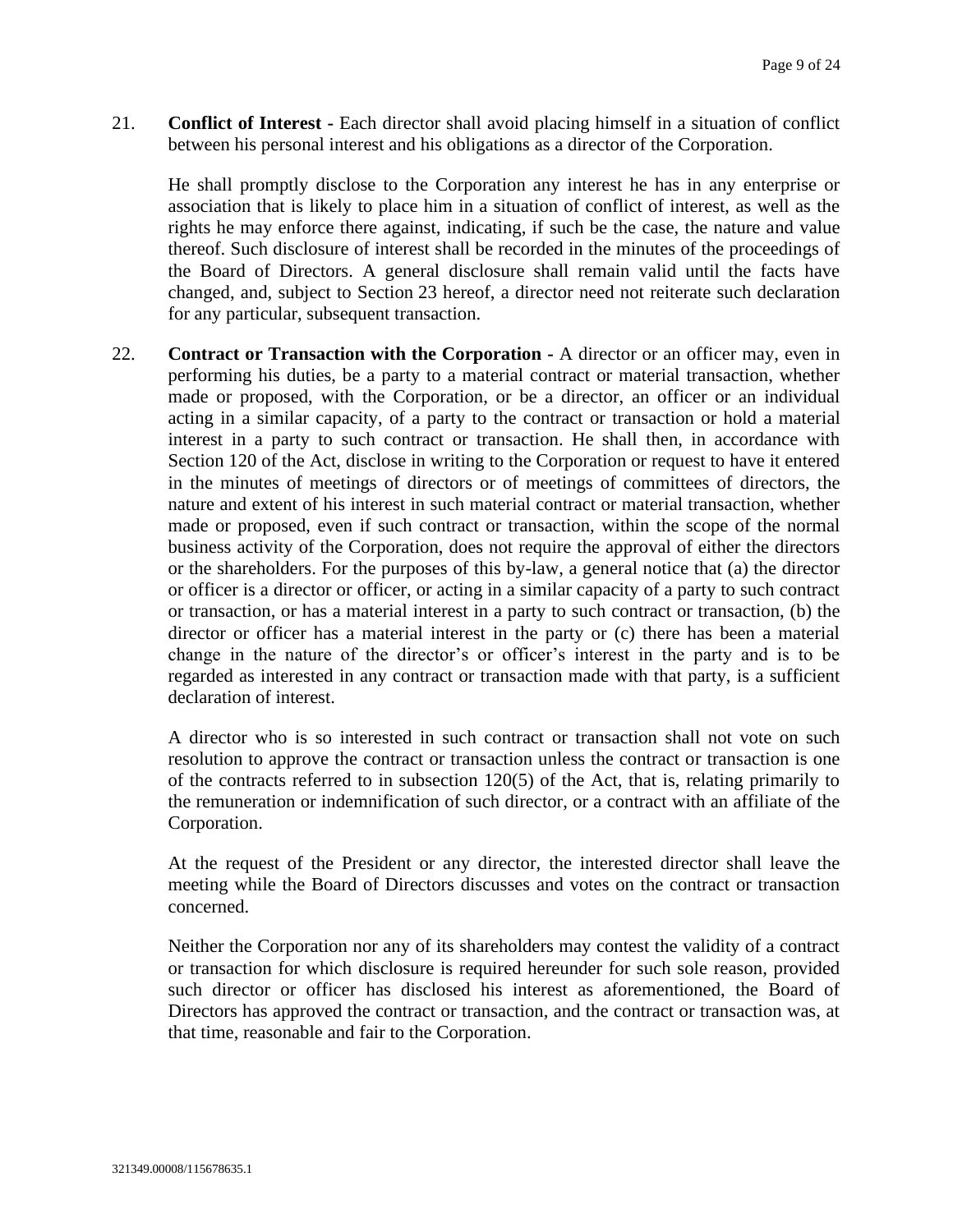## **PROTECTION OF DIRECTORS, OFFICERS AND OTHERS**

- <span id="page-9-0"></span>23. **Indemnification -** Subject to the provisions of the Act, the Corporation shall indemnify a director or officer of the Corporation, a former director or officer of the Corporation or another individual who acts or acted at the Corporation's request as a director or officer, or an individual acting in a similar capacity, of another entity, against all costs, charges and expenses, including an amount paid to settle an action or satisfy a judgment, reasonably incurred by the individual in respect of any civil, criminal, administrative, investigative or other proceeding in which the individual is involved because of that association with the Corporation or other entity provided:
	- (a) the individual acted honestly and in good faith with a view to the best interest of the Corporation or, as the case may be, to the best interest of the other entity for which the individual acted as director or officer or in a similar capacity at the Corporation's request; and
	- (b) in the case of a criminal or administrative action or proceeding that is enforced by a monetary penalty, the individual had reasonable grounds to believe that his conduct was lawful.

The Corporation shall advance moneys to an individual referred to in the above paragraph for the reasonable costs, charges and expenses incurred by such individual in connection with a proceeding referred to in the above paragraph. Such individual shall repay the moneys advanced by the Corporation if such individual does not fulfil the conditions set out in paragraphs (a) and (b) above.

Furthermore, subject to the limitation contained in the Act, the Corporation may purchase and maintain such insurance for the benefit of any person referred to in the first paragraph of this Section [23,](#page-9-0) as the Board may from time to time determine.

24. **Submission of Contracts or Transactions to Shareholders for Approval -** The Board, in its discretion and subject to the Act, may submit any contract, act or transaction for approval, ratification or confirmation at any meeting of the shareholders called for the purpose of considering the same, and any such contract, act or transaction that shall be approved, ratified or confirmed by a resolution passed by a majority of the votes cast at any such meeting, unless any different or additional requirement is imposed by the Act or by the articles or by-laws of the Corporation, shall be as valid and as binding upon the Corporation and upon all the shareholders as though it had been approved, ratified or confirmed by every shareholder of the Corporation.

## **COMMITTEES**

<span id="page-9-1"></span>25. **Committee -** Subject to the Act, the Board may elect from its number a committee consisting of not less than two (2) directors and from time to time fill any vacancy occurring therein (the "**Committee**"). Each member of the Committee shall hold office at the pleasure of the Board. The Board may delegate to the Committee any of the powers of the Board, save and except such powers as are by the Act required to be exercised by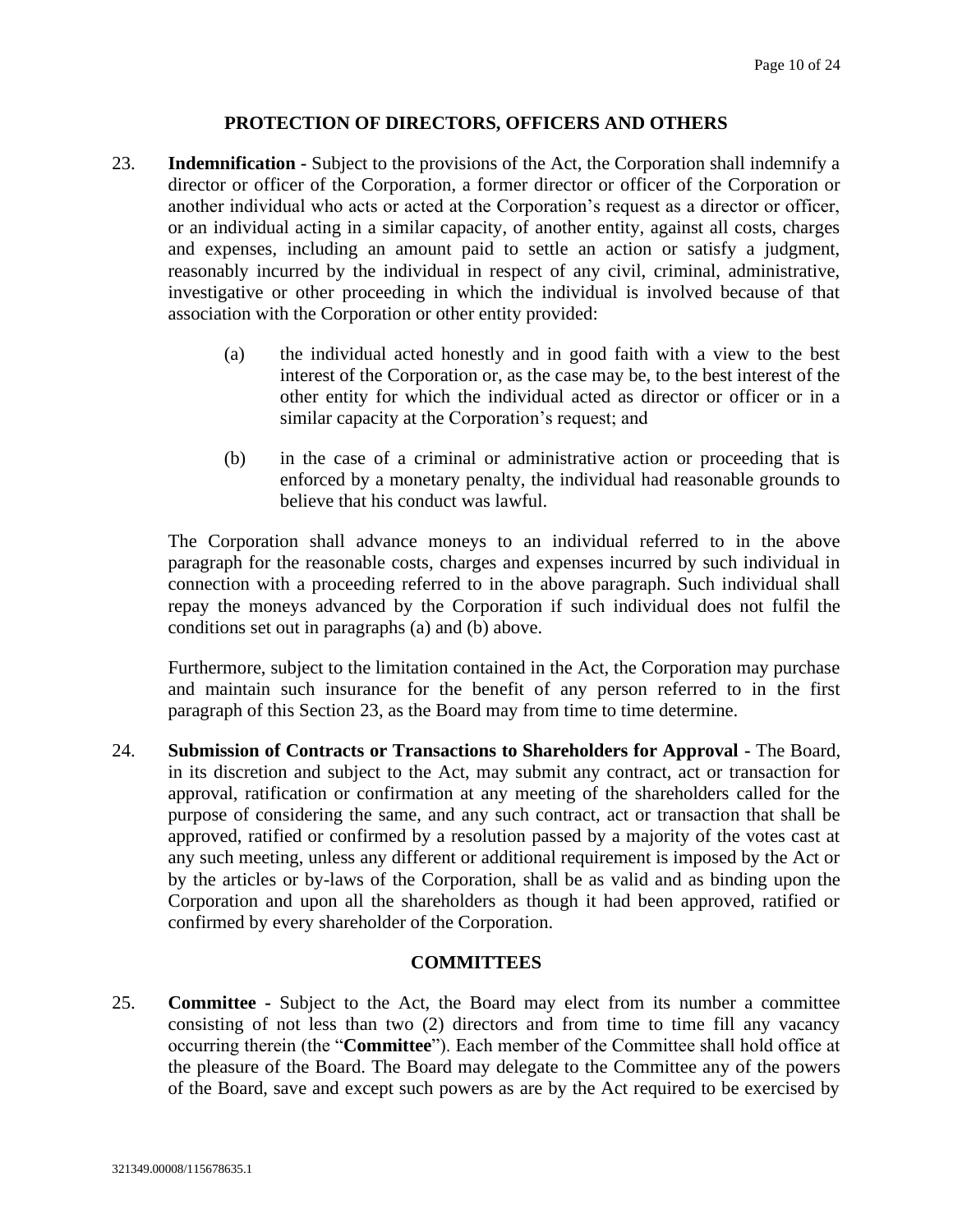the Board itself. Unless otherwise directed by the Committee, the Secretary of the Corporation shall act as Secretary of the Committee.

- 26. **Transaction of Business -** Subject to the provisions of Section [25](#page-9-1) hereof, the powers of the Committee shall be exercised at a meeting at which a quorum is present or by resolution in writing signed by all members of the Committee who would have been entitled to vote on such resolution at a meeting of the Committee. Meetings of the Committee may be held at any place in or outside Canada.
- 27. **Audit Committee -** The Board shall elect annually from among its number an Audit Committee to be composed of not less than three (3) directors, of whom a majority shall not be officers or employees of the Corporation or its affiliates. The Audit Committee shall have the powers and duties provided in the Act and as may be determined by the Board from time to time.
- 28. **Standing Committees -** The Board may appoint from its number standing committees and may confer upon such committees such powers as it may legally delegate, subject to such conditions as it may prescribe.
- 29. **Procedure -** Unless otherwise determined by the Board, each committee shall have the power to fix its quorum at not less than a majority of its members, to elect its chair and to regulate its procedure. All committees shall keep regular minutes of their transactions and shall report all such transactions to the Board at its meeting next succeeding such action and all such transactions shall be subject to revision or alteration by the Board, provided that no acts or rights of third parties shall be affected or invalidated by such revision or alteration.

#### **OFFICERS**

- 30. **Appointment of Officers -** The Board may designate the offices of the Corporation and shall appoint from its number a President and may appoint a Chair of the Board. The Board may from time to time appoint one or more Vice-Presidents (to which title may be added words indicating seniority or function), a Secretary and a Treasurer and, if deemed advisable, one or more Assistant-Secretaries and one or more Assistant-Treasurers. With the exception of the Chair of the Board and the President, an officer need not be a member of the Board. Any two of the offices of the Corporation may be held by the same person except those of President and Vice-President. In case and whenever the same person holds the offices of Secretary and Treasurer, he may, but need not, be called Secretary-Treasurer. The Board may from time to time appoint such other officers, agents and attorneys as it shall deem necessary who shall have such authority and shall perform such duties as may from time to time be prescribed by the Board in accordance with the by-laws of the Corporation and subject to the provisions of the Act.
- 31. **Terms of Employment -** In the absence of a written agreement to the contrary, the employment of any officer of the Corporation shall be at the pleasure of the Board. The terms of employment shall be as determined by the Board from time to time.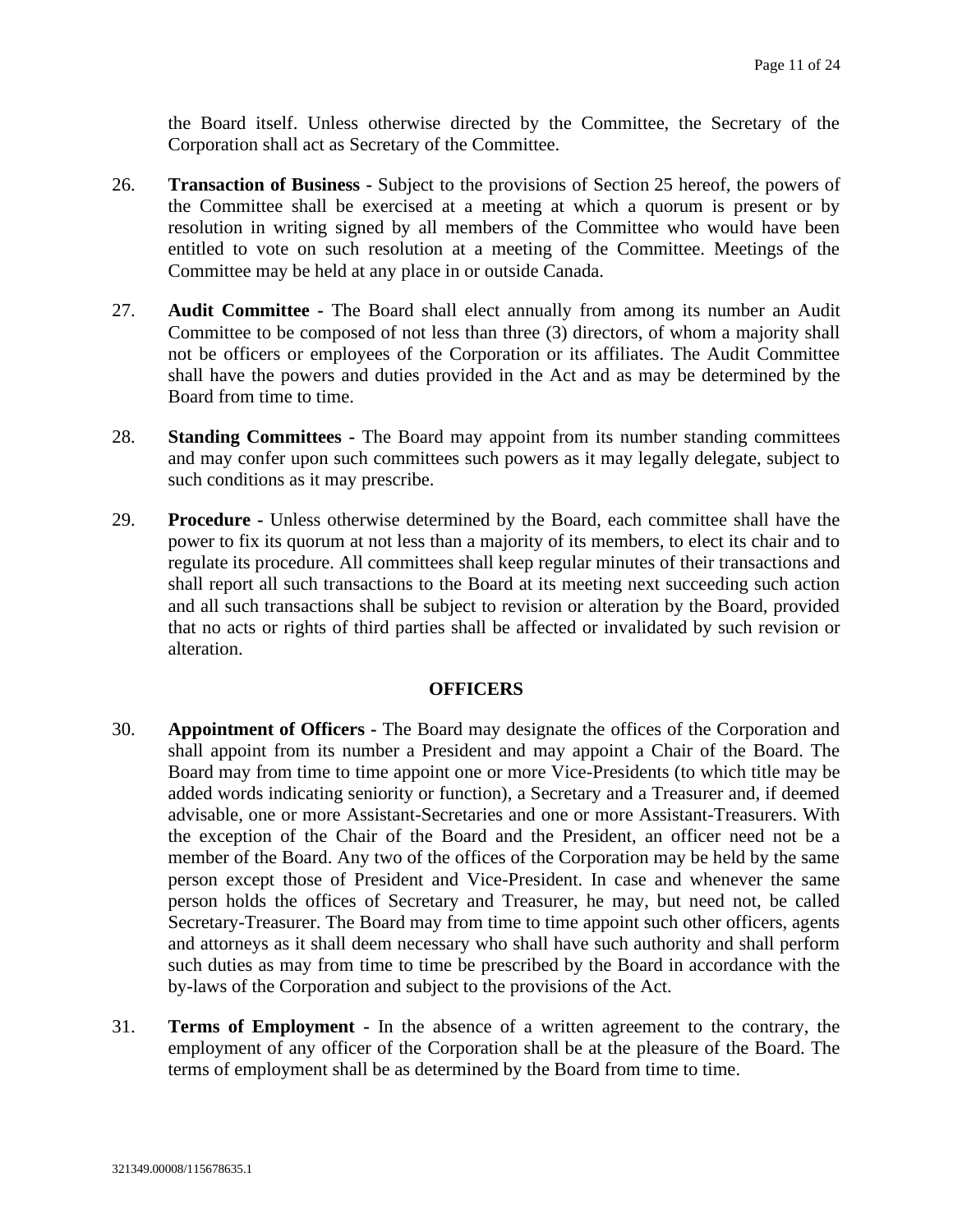- 32. **Remuneration -** The Board may by resolution delegate to a committee of the Board the establishment of the remuneration of such officers and employees as it may from time to time determine. The fact that any officer or employee is a director or shareholder of the Corporation shall not disqualify him from receiving such remuneration that may be so determined.
- 33. **Removal -** All officers shall be subject to removal by resolution of the Board at any time, with or without cause.
- 34. **Delegation of Duties of Officers -** In the case of the absence, refusal to act or incapacity of the Chair of the Board, if any, the President, a Vice-President or any other officer of the Corporation, or for any other reason that the Board may deem sufficient, the Board may delegate all or any of the powers and duties of such officer to any other officer or to any director for such time as it may direct.
- 35. **Chair of the Board -** The Chair of the Board shall, if present and willing, preside at all meetings of directors and shareholders and, subject to the Act, shall possess and may exercise such powers and fulfill such duties as the Board may from time to time determine. If the Chair of the Board is absent, shall refuse to act or be incapacitated, the President shall assume his position and carry out his functions. The Chair of the Board or the President, as determined by the Board, shall be the Chief Executive Officer of the Corporation.
- 36. **President -** The President shall have such powers and duties as may from time to time be assigned to him by the Board. The President shall sign all instruments which require his signature and shall perform all duties incident to his office.
- 37. **Vice-President -** In the case of the absence, refusal to act or incapacity of the President, a Vice-President shall, to the extent that he may be authorized by the Board, be vested with the powers and shall perform the duties of the President. A Vice-President shall have such powers and duties as may from time to time be assigned to him by the Board or, if so directed by the Board, by the Chair of the Board or the President.
- 38. **Secretary -** The Secretary shall give or cause to be given, as and when instructed, all notices required to be given to shareholders, directors, officers, auditors, and members of committees. He shall attend and act as secretary at all meetings of the Board, shareholders and the Committee and shall enter, or cause to be entered, in books or records kept for such purpose minutes of all proceedings at such meetings. He shall sign such contracts, documents or instruments in writing as require his signature, and he shall be the custodian of the corporate seal of the Corporation, if any, and of all books, papers, records, documents and other instruments belonging to the Corporation except when some other officer or agent has been appointed by resolution for such purpose. He shall have such other powers and duties as may from time to time be assigned to him by the Board or required by the Act.
- 39. **Treasurer -** The Treasurer shall have care and custody of all funds and securities of the Corporation and shall deposit the same in the name of the Corporation in such bank or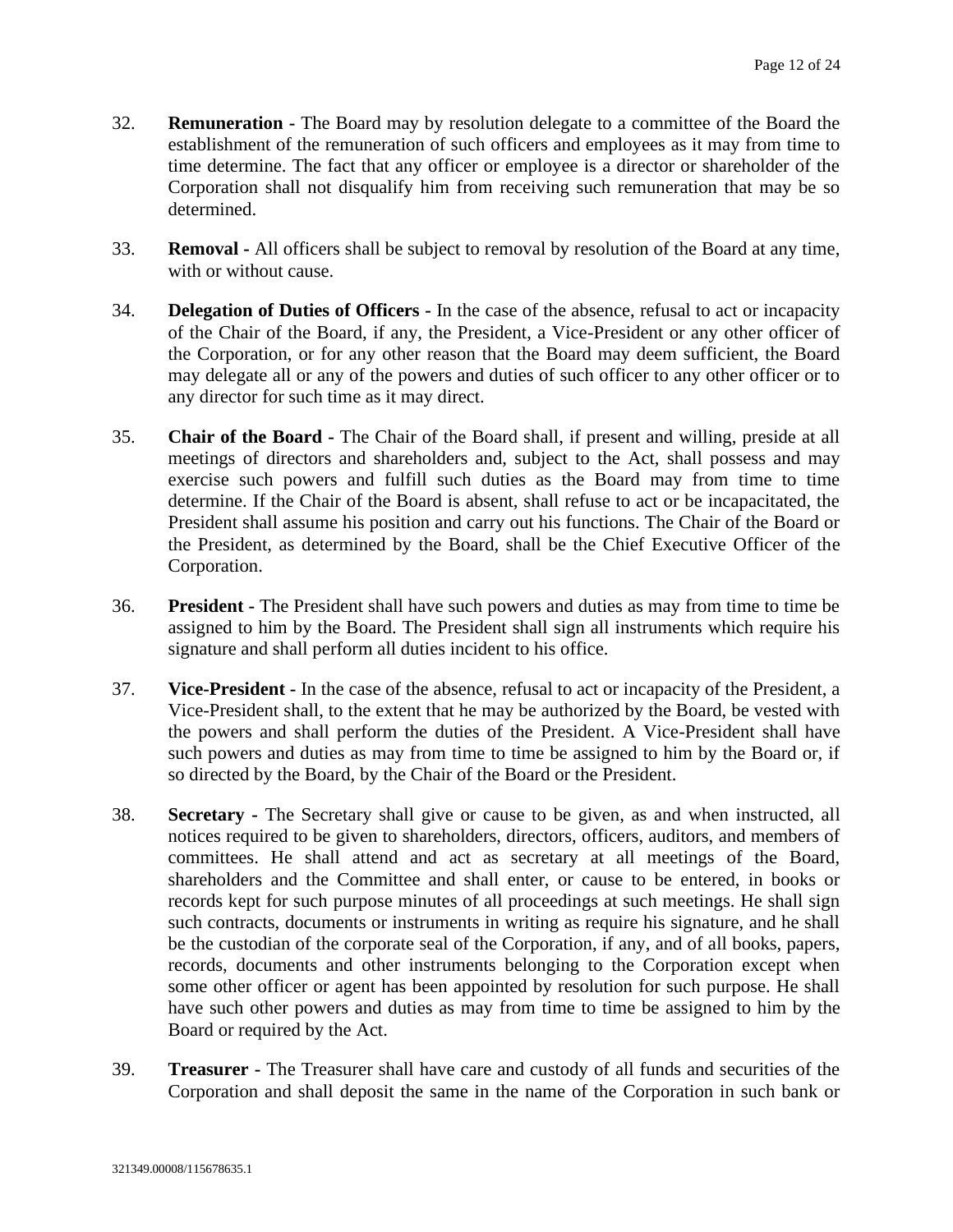banks or with such other depository or depositories as the Board may direct. He shall keep or cause to be kept the books of account and accounting records required by the Act. As required, he shall render an account to the Board of all his transactions as Treasurer and of the financial position of the Corporation. He shall sign such contracts, documents or instruments in writing as require his signature and shall have such powers and duties as may from time to time be assigned to him by the Board or as are incident to his office.

- 40. **Assistant-Secretary and Assistant-Treasurer -** The Assistant-Secretary or, if more than one, the Assistant-Secretaries, in order of seniority, and the Assistant-Treasurer or, if more than one, the Assistant-Treasurers, in order of seniority, shall perform all the duties of the Secretary and Treasurer, respectively. In the case of the absence or incapacity of the Secretary or Treasurer, as the case may be, the Assistant-Secretary or Assistant-Treasurer or, if more than one, the Assistant-Secretaries or Assistant-Treasurers, shall sign such contracts, documents or instruments in writing as require his or their signatures, respectively, and shall have such other powers and duties as may from time to time be assigned to them by the Board.
- 41. **Powers and Duties of Other Officers.** The powers and duties of all other officers shall be such as the terms of their engagement call for or as the Board or the President may specify. Any of the powers and duties of an officer to whom an assistant has been appointed may be exercised and performed by such assistant, unless the Board or the President otherwise directs.
- 42. **Fidelity Bonds -** The Board may require such officers, employees, attorneys, and agents of the Corporation as the Board may deem advisable to furnish bonds for the faithful discharge of their duties in such form and with such sureties as the Board may from time to time prescribe, and no director shall be liable for failure to require any such bond or for the insufficiency of any such bond or for any loss by reason of failure of the Corporation to receive any indemnity thereby provided.

#### **MEETINGS OF SHAREHOLDERS**

43. **Place and Time of Meetings -** Meetings of shareholders shall be held at the registered office of the Corporation or elsewhere in Canada at such time and upon such day as the Board may by resolution determine. Meetings of shareholders may also be held outside Canada if the place is specified in the articles of the Corporation or all the shareholders entitled to vote at the meeting agree that the meeting is to be held at that place.

Meetings of the shareholders may be held, in accordance with the Act, entirely by means of a telephonic, electronic or other communication facility that permits all participants to communicate adequately with each other during the meeting.

Any person entitled to attend a meeting of shareholders may participate in the meeting, in accordance with the Act, by means of a telephonic, electronic or other communication facility that permits all participants to communicate adequately with each other during the meeting, if the Corporation makes available such a communication facility. Any person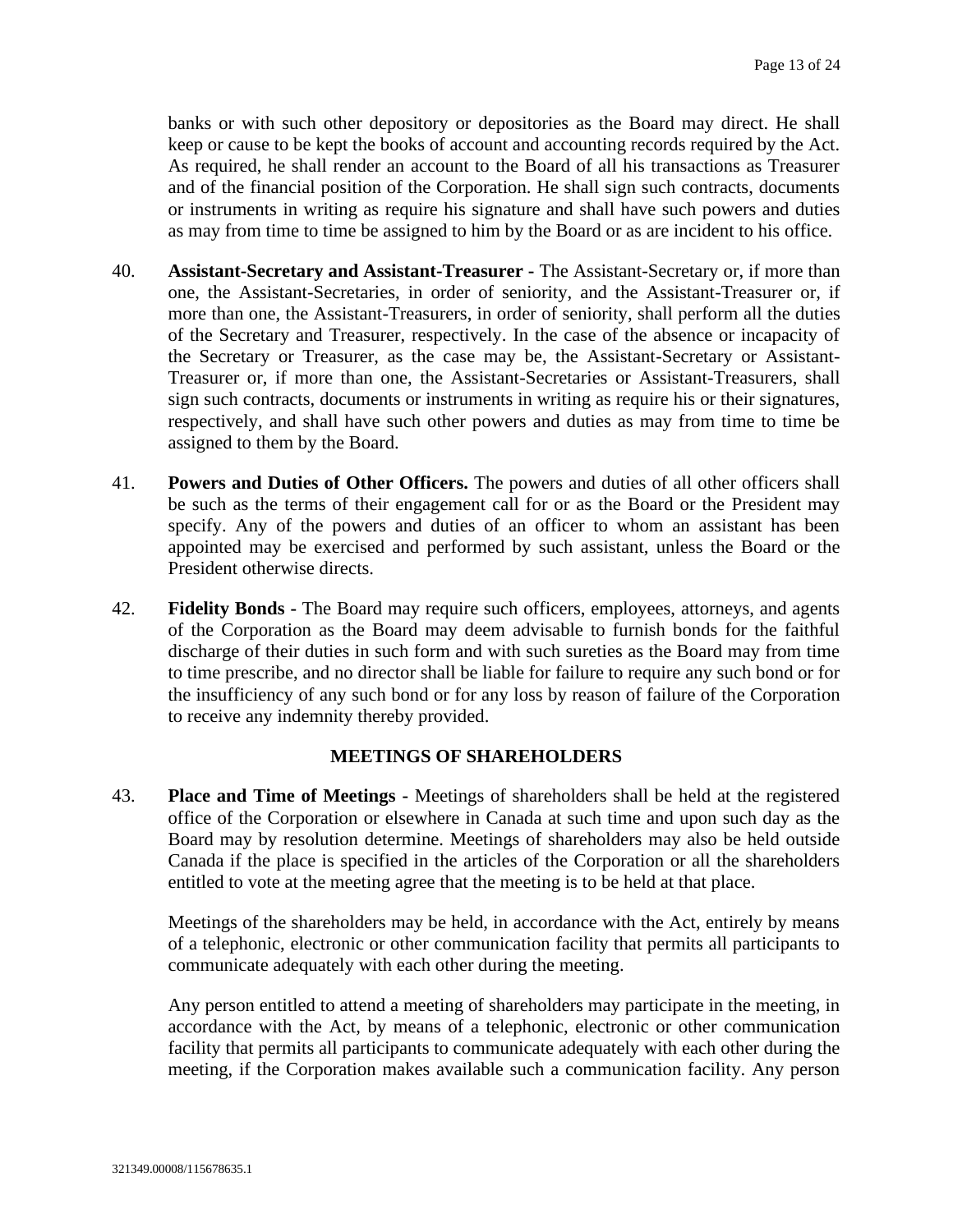participating in such a meeting by such means shall be deemed to be present at such meeting.

44. **Notice of Meetings -** Notice of the time and place of each annual meeting of shareholders and of each special meeting of shareholders shall be given in the manner provided in Section [72](#page-20-0) hereof not less than twenty-one (21) days nor more than sixty (60) days before the date of the meeting to each director, to the auditor of the Corporation and to each shareholder entitled to vote who, at the close of business on the record date for notice, if any, is entered in the securities register as the holder of one (1) or more shares of the Corporation carrying the right to vote at the meeting. Notice of a meeting of shareholders called for any purpose other than the consideration of the financial statements and auditor's report, the election of directors or the reappointment of the incumbent auditor shall state the nature of the business in sufficient detail to permit the shareholders to form a reasoned judgment thereon and shall state the text of any special resolution to be submitted to the meeting.

A shareholder may in any manner waive notice of or otherwise consent to the holding of a meeting of shareholders. Attendance of a shareholder at a meeting of shareholders shall be deemed to constitute a waiver of notice of such meeting except where a shareholder attends such meeting for the express purpose of objecting to the transaction of any business thereat on the grounds that the meeting is not lawfully called.

Irregularities in a notice or in the giving thereof, as well as the accidental omission to give notice of any meeting to or the non-receipt of any such notice by any shareholder or shareholders, a director or the auditor of the Corporation, shall not invalidate any resolution passed or any proceedings taken at any such meeting. A certificate of the Secretary or of any duly authorized officer of the Corporation or of any transfer agent or registrar of the Corporation, with respect to the mailing of any notice, shall be conclusive evidence thereof and shall be binding on every director, shareholder and the auditor of the Corporation.

- 45. **Requisition of Meeting -** The holders of not less than five percent (5%) of the issued shares of the Corporation that carry the right to vote at the meeting sought to be held may requisition the directors to call a meeting of shareholders for the purposes stated in the requisition. The requisition shall state the business to be transacted at the meeting and shall be sent to each director and to the registered office of the Corporation. Subject to the Act, upon receiving the requisition, the directors shall call a meeting of shareholders to transact the business stated in the requisition. If the directors do not call a meeting within twenty-one (21) days after receiving the requisition, any shareholder who signed the requisition may call the meeting.
- 46. **List of Shareholders Entitled to Notice -** For every meeting of shareholders, the Corporation shall prepare a list of shareholders entitled to receive notice of the meeting, arranged in alphabetical order and showing the number of shares held by each shareholder entitled to receive notice of the meeting. If a record date to determine shareholders entitled to receive notice of the meeting is fixed pursuant to Section [47](#page-14-0) hereof, the list of shareholders shall be prepared not later than ten (10) days after such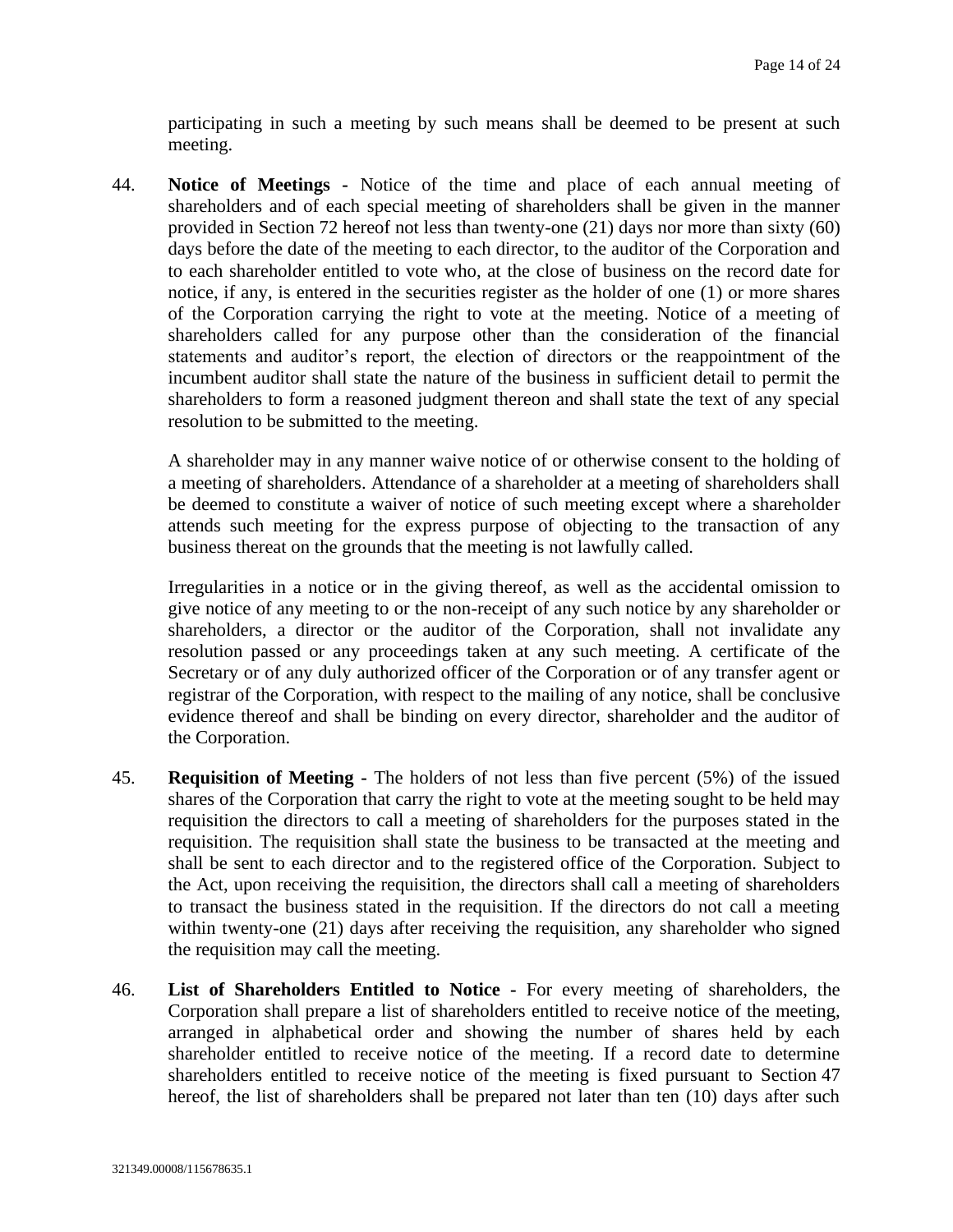record date. If no record date is fixed, the list of shareholders entitled to receive notice of the meeting shall be prepared at the close of business on the business day immediately preceding the day on which the notice is given or, where no such notice is given, the day on which the meeting is held. The list of shareholders shall be available for examination by any shareholder during usual business hours at the registered office of the Corporation or at the place where the securities register is maintained and at the meeting for which the list was prepared.

- <span id="page-14-0"></span>47. **Record Date for Notice -** The Board may fix in advance a record date preceding the date of any meeting of shareholders by not more than sixty (60) days and not less than twentyone (21) days for the determination of the shareholders entitled to receive notice of the meeting, provided that notice of any such record date is given not less than seven (7) days before such record date in the manner provided in the Act. If no record date is fixed, the record date for the determination of the shareholders entitled to receive notice of the meeting shall be the close of business on the business day immediately preceding the day on which the notice is given.
- 48. **Proxies -** Every shareholder, including a shareholder that is a corporation, entitled to vote at a meeting of shareholders, may appoint a proxy, or one or more alternate proxies, who need not be shareholders of the Corporation, as his nominee to attend and act at the meeting in the manner and to the extent authorized by the proxy and with the authority conferred by the proxy. An instrument appointing a proxy shall be in writing and executed by the shareholder or his attorney duly authorized in writing or, if the shareholder is a corporation, executed on its behalf by its duly authorized officer or officers; instruments appointing a proxy signed by or on behalf of a corporation need not be under seal. A proxy shall conform with the requirements of the Act and shall be deposited with the Secretary of the Corporation before any vote is cast under its authority or at such earlier time and in such manner as the Board may prescribe. Without limiting the generality of the foregoing, the directors may, from time to time and subject to the Act, make regulations regarding the deposit of proxies at a place or places other than the place at which a meeting or adjourned meeting of shareholders is to be held and may provide for particulars of such proxies to be transmitted or sent in writing to the Corporation or an agent of the Corporation before the meeting or adjourned meeting; and any proxy so deposited in accordance with the regulations may be voted upon as though it was produced at the meeting or adjourned meeting and votes given in respect thereof shall be valid and shall be counted. Subject to any regulations made as aforesaid and to the Act, the chair of any meeting of shareholders may, in his discretion, accept written communication as the authority of anyone claiming to represent and to vote on behalf of a shareholder, notwithstanding that no proxy conferring such authority has been deposited with the Corporation, and any votes given in accordance with such written communication accepted by the chair shall be valid and shall be counted.
- <span id="page-14-1"></span>49. **Joint Shareholders -** If two (2) or more persons are registered as joint holders of any share or shares of the Corporation, any one of such persons may, in the absence of the others, vote at any meeting either personally or by proxy in respect of such share or shares as if he were solely entitled thereto, but, if more than one of such shareholders is present or represented by proxy at such meeting, that one of such joint holders so present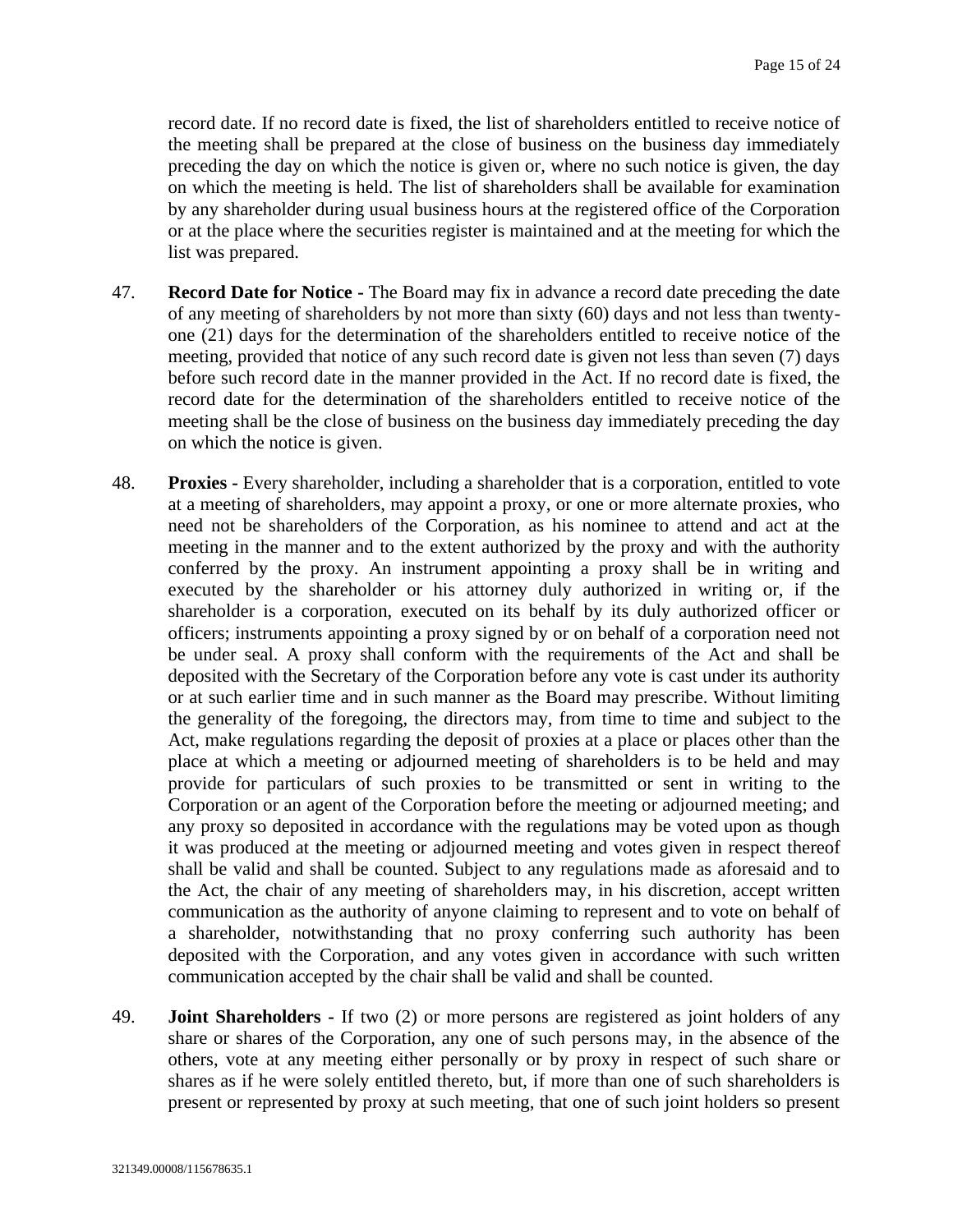or represented whose name stands before the other or others in the books of the Corporation in respect of such share or shares shall alone be entitled to vote in respect thereof. Several executors, administrators or liquidators of a deceased shareholder in whose name any shares stand shall, for the purpose of this Section [49,](#page-14-1) be deemed joint holders thereof.

- 50. **Scrutineers -** The Chair, at any meeting of shareholders, may appoint one (1) or more persons to act as scrutineers at such meeting. The scrutineers need not be shareholders, directors, officers or employees of the Corporation.
- 51. **Chair of the Meeting-** In the absence of the Chair of the Board, the President or, failing him, any Vice-President who has been vested with the powers of the President shall act as chair of the meeting of shareholders. If the President or any Vice-President or officer who has been vested with the powers of the President is absent or unable to act, the shareholders present and entitled to vote at a meeting of shareholders shall choose another director as chair of the meeting and, if no director is present or if all the directors present decline to take the chair, then the shareholders present shall choose one of their number to be chair of the meeting.

The chair of any meeting of shareholders shall conduct the procedure thereat in all respects and his decision on all matters shall be conclusive and binding upon all the shareholders. A declaration by the chair at any meeting of shareholders that a resolution has been carried or defeated is, in the absence of evidence to the contrary, proof of the fact without proof of the number or proportion of the votes recorded in favour or against the resolution.

- <span id="page-15-0"></span>52. **Secretary of the Meeting -** If the Secretary of the Corporation is absent or is unable to act, the chair of the meeting shall appoint a person, who need not be a shareholder of the Corporation, to act as secretary of the meeting.
- 53. **Votes to Govern** Unless otherwise prescribed by the Act, the articles or the by-laws of the Corporation, every question submitted to any meeting of shareholders shall be determined by a majority of votes cast on the question. Upon a show of hands, every person who is present and entitled to vote shall have one vote. In the case of an equality of votes, the chair of the meeting shall not, both on a show of hands and in the case of a ballot, have a casting vote in addition to the vote or votes to which he may be entitled as a shareholder or proxy nominee. Whenever a vote by show of hands has been taken upon a question, unless a ballot thereon is so required or demanded, a declaration by the chair of the meeting as to the result of the vote upon the question and an entry to that effect in the minutes of the meeting shall be *prima facie* evidence of the fact without proof of the number or proportion of the votes recorded in favour of or against any resolution or other proceeding in respect of such question, and the result of the vote so taken shall be the decision of the shareholders upon such question.

A ballot may be directed to be taken by the chair of the meeting or may be required to be taken by any person present and entitled to vote upon any question arising at a meeting. If a ballot is demanded and the demand is not withdrawn, it shall be taken in such manner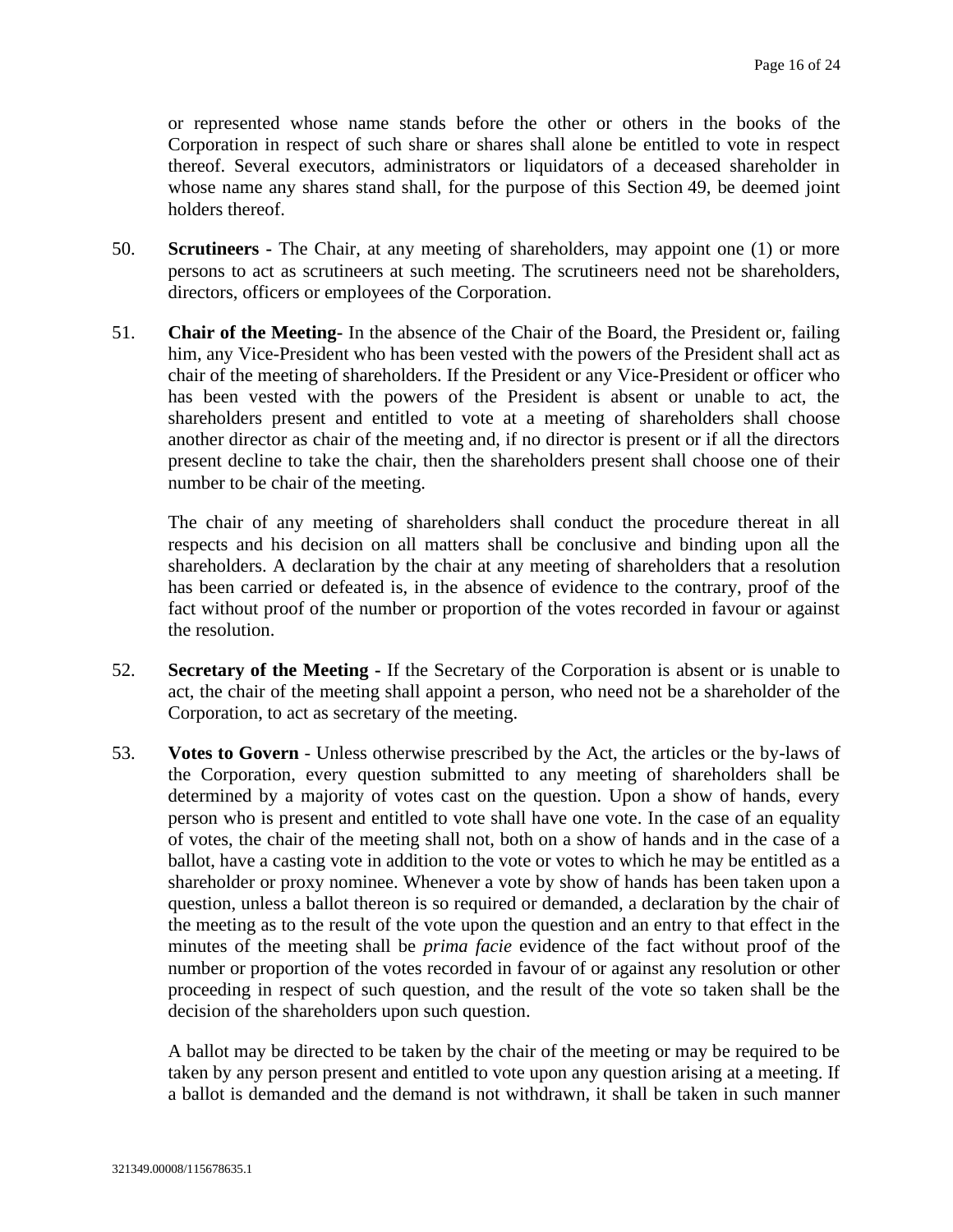and either at once or later at the meeting or after adjournment as the chair of the meeting shall direct, provided that, if a ballot is demanded in connection with the election of a chair of the meeting or the question of adjournment, it shall be taken forthwith without adjournment. In the case of a ballot, each shareholder who is present in person or represented by proxy shall be entitled to one (1) vote for each share in respect of which he is entitled to vote at the meeting and the result of the ballot shall be the decision of the Corporation at any meeting of shareholders upon the question.

- 54. **Vote by telephonic, electronic or other communication facility –** Notwithstanding Section [52](#page-15-0) hereof, the vote may be held, in accordance with the Act, entirely by means of a telephonic, electronic or other communication facility, if the Corporation makes available such a communication facility, provided that such communication facility:
	- (a) enables the votes to be gathered in a manner that permits their subsequent verification; and
	- (b) permits the tallied votes to be presented to the Corporation without it being possible for the Corporation to identify how each shareholder or group of shareholders voted.

Any person participating in a meeting of shareholders by means of a telephonic, electronic or other communication facility and entitled to vote at that meeting may vote, in accordance with the Act, by means of the telephonic, electronic or other communication facility that the Corporation has made available for that purpose.

- 55. **Corporate Shareholder** At any meeting of shareholders, a shareholder which is a corporation shall, as an alternative to voting by proxy, be entitled to vote by its representative duly authorized in accordance with the provisions of the Act, and the person so authorized shall be entitled to exercise the same powers on behalf of the corporation which he represents as such corporation could exercise if it were an individual shareholder personally present at the meeting.
- 56. **Adjournment -** The chair of the meeting may, with the consent of any meeting and subject to such conditions as the meeting decides, adjourn such meeting from time to time and from place to place and, if such meeting is adjourned for fewer than thirty (30) days, it shall not be necessary to give notice of the adjourned meeting other than by announcement at the meeting that it is adjourned. If a meeting of shareholders is adjourned by one or more adjournments for an aggregate of thirty (30) days or more, notice of the adjourned meeting shall be given in accordance with the provisions of the Act.
- 57. **Quorum -** Unless otherwise prescribed by the Act, the articles or the by-laws of the Corporation, a quorum for any meeting of shareholders shall be one or more present in person and each being a shareholder entitled to vote thereat or a duly-appointed proxy holder or representative for an absent shareholder so entitled, and together holding or representing by proxy not less than twenty percent (20%) of the issued and outstanding shares of the Corporation entitled to vote at the meeting. If a quorum is present at the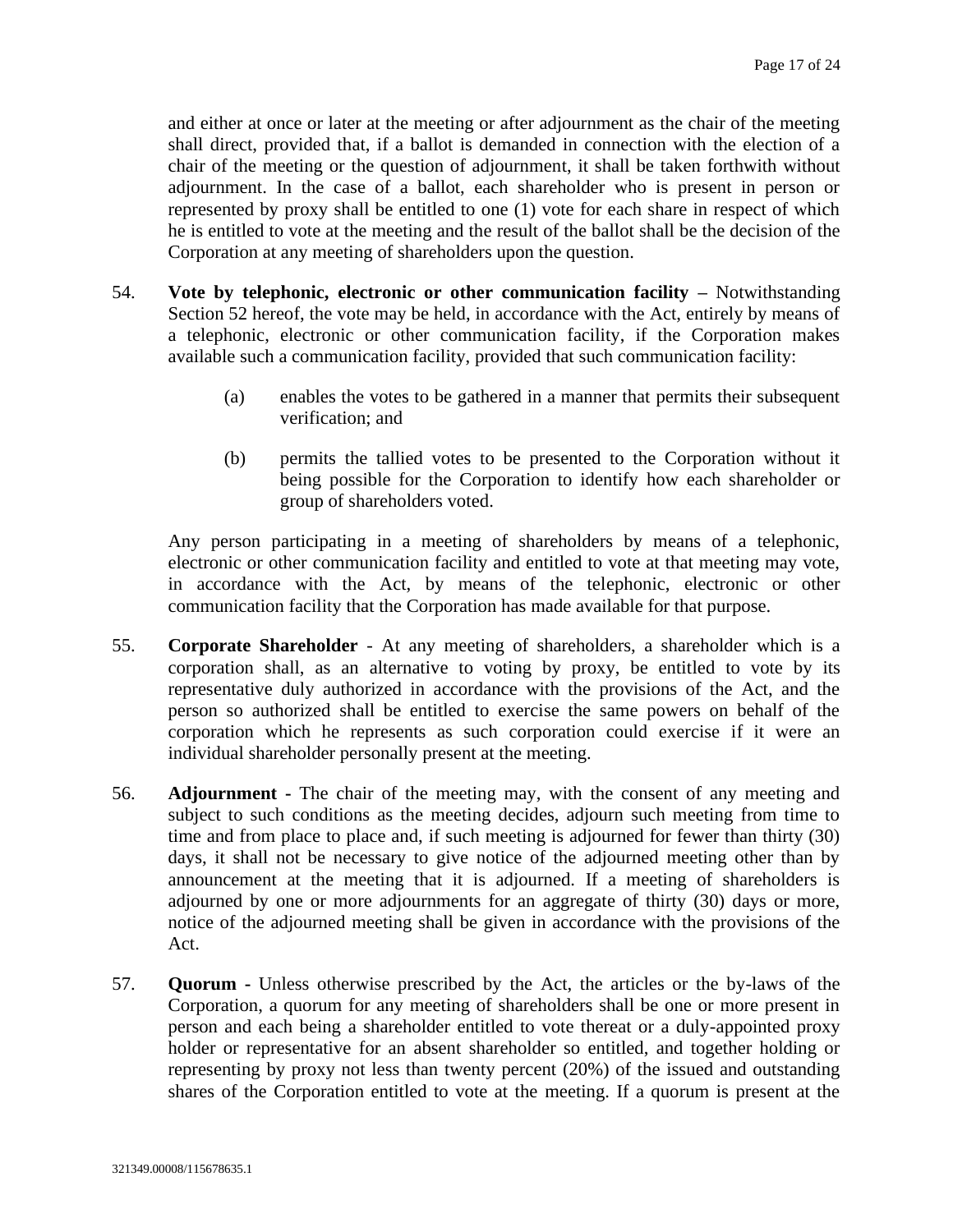opening of a meeting of shareholders, the shareholders present or represented by proxy may proceed with the business of the meeting and may continue the meeting even though a quorum is not present throughout the meeting.

Should a quorum exist at the opening of a meeting, the shareholders present or represented by proxy may proceed with the business for which the meeting was called whether or not the quorum is maintained for the duration of the meeting.

If a quorum is not present at the opening of the meeting, the shareholders may adjourn the meeting to a specific time and place but may not transact any other business.

### **SHARES AND TRANSFERS**

- 58. **Issuance of Shares -** Subject to the provisions of the Act, shares in the capital of the Corporation may from time to time be issued by resolution of the Board on such terms and conditions and to such persons and for such consideration as the Board may determine.
- 59. **Right to Vote -** Subject to the provisions of the Act, at any meeting of shareholders in respect of which the Corporation has prepared the list referred to in Section [47](#page-14-0) hereof, every person named in such list shall be entitled to vote the shares shown thereon opposite his name at the meeting to which the list relates.
- 60. **Registration of Transfer -** Subject to the provisions of the Act, the articles and the bylaws of the Corporation, no transfer of shares shall be registered in a securities register except:
	- (a) upon presentation of the certificates representing such shares with a transfer endorsed thereon or delivered therewith duly executed by the registered holder or by his attorney or successor duly appointed, together with such reasonable assurance or evidence of signature, identification and authority to transfer as the Board may from time to time prescribe, upon payment of all applicable fees prescribed by the Board and upon compliance with such restrictions on transfer as are authorized by the articles of the Corporation; or
	- (b) upon presentation of documentation deemed adequate by the Board to effect the transfer of shares, having regard to the manner in which shares of publicly-traded corporations are transferred.
- 61. **Transfer Agent and Registrar -** The Board may from time to time by resolution appoint a registrar to maintain the securities register and a transfer agent to maintain the register of transfers and may also appoint one or more branch registrars to maintain branch securities registers and one or more branch transfer agents to maintain branch registers of transfers, but one person may be appointed both registrar and transfer agent. The Board may at any time terminate any such appointment and make new appointments.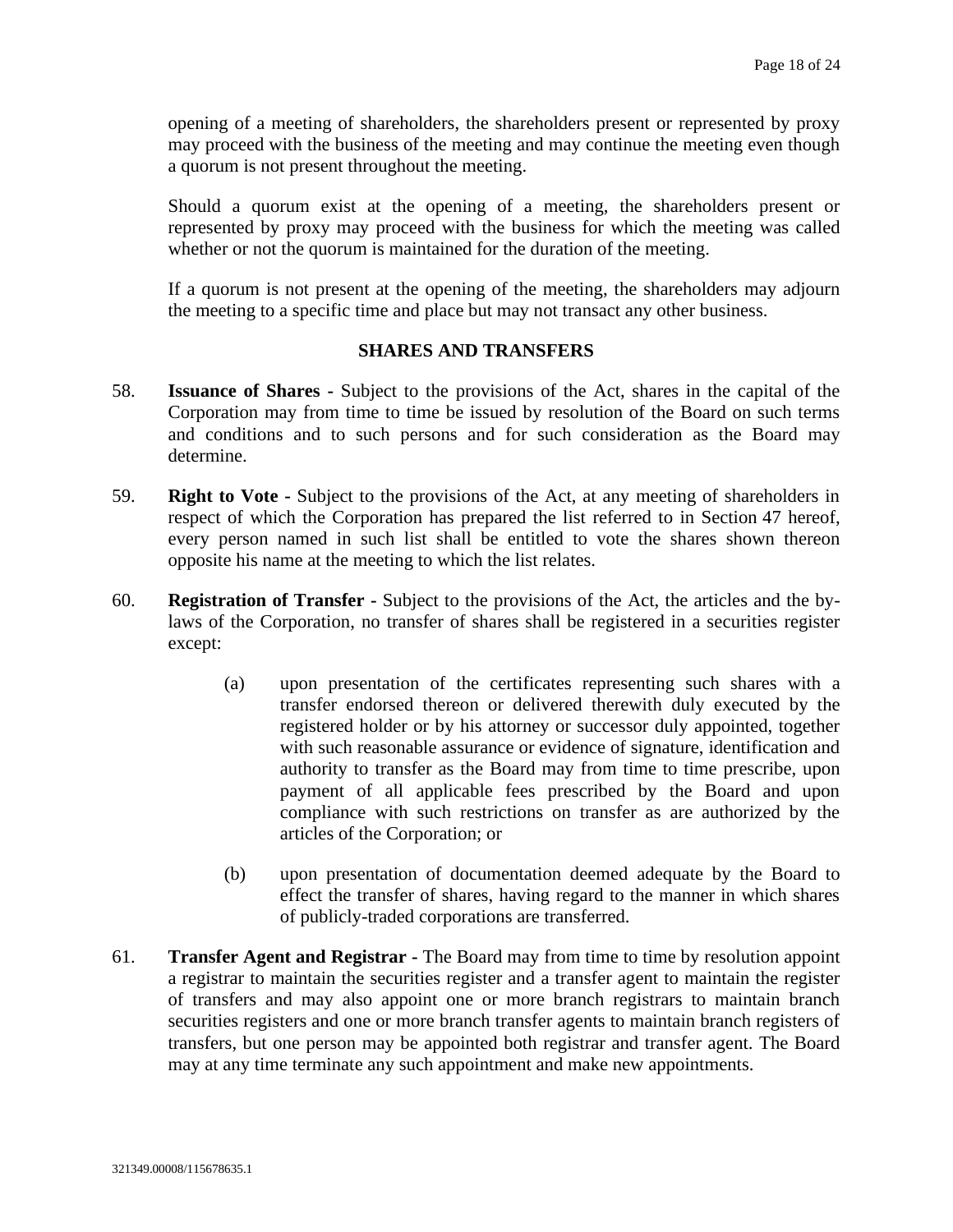62. **Share Certificates -** Every holder of one or more shares of the Corporation shall be entitled, at his option, to a share certificate, or to a non-transferable written acknowledgement of his right to obtain a share certificate, stating the number and class or series of shares held by him as shown on the securities register. Share certificates and acknowledgements of a shareholder's right to a share certificate, respectively, shall be in such form as the Board may from time to time approve. Any such share certificate shall be signed by the President and the Secretary, provided that, unless the Board otherwise determines, certificates representing shares in respect of which a transfer agent and/or registrar has been appointed shall not be valid unless manually countersigned by or on behalf of such transfer agent and/or registrar.

The signature of one of the signing officers or, in the case of share certificates which are not valid unless manually countersigned by or on behalf of a transfer agent and/or registrar, the signatures of both signing officers may be printed or mechanically reproduced electronically upon share certificates and every such electronic signature shall for all purposes be deemed to be the signature of the officer whose signature it reproduces and shall be binding upon the Corporation. A share certificate executed as aforesaid shall be valid notwithstanding that one or both of the officers whose electronic signature appears thereon no longer holds office at the date of issue of the certificate.

- 63. **Defaced, Destroyed, Stolen or Lost Certificates -** In the case of the defacement, destruction, theft or loss of a certificate for shares held by any shareholder, the fact of such defacement, destruction, theft or loss shall be reported to any officer of the Corporation or to a transfer agent or branch transfer agent of the Corporation, if any, with a statement verified by oath or statutory declaration as to the defacement, destruction, theft or loss and the circumstances concerning the same and with a request for the issuance of a new certificate to replace the one so defaced, destroyed, stolen or lost. Upon furnishing to the Corporation and the Corporation's transfer agent(s) and/or registrar(s) a bond of a surety company or other security approved by the Board, in a form approved by the Board or by the Secretary of the Corporation, indemnifying the Corporation (and the Corporation's transfer agent(s) and /or registrar(s), if any) against all loss, damage or expense to which the Corporation and/or the Corporation's transfer agent(s) and/or registrar(s) may be put or be liable for by reason of issuance of a new certificate to such shareholder, a new certificate may be issued in replacement of the one defaced, destroyed, stolen or lost if such issuance is ordered and authorized by the Chair of the Board, the President or the Secretary of the Corporation or by resolution of the Board.
- 64. **Joint Shareholders -** If two (2) or more persons are registered as joint holders of any share, the Corporation shall not be bound to issue more than one certificate in respect thereof and delivery of such certificate to one of such persons shall be sufficient delivery to all of them. Any one of such persons may give an effectual receipt for the certificate issued in respect of such share.
- 65. **Deceased Shareholders -** In the event of the death of a holder, or of one of the joint holders, of any share, the Corporation shall not be required to make any entry in the securities register in respect thereof or to make any payment of dividends thereon except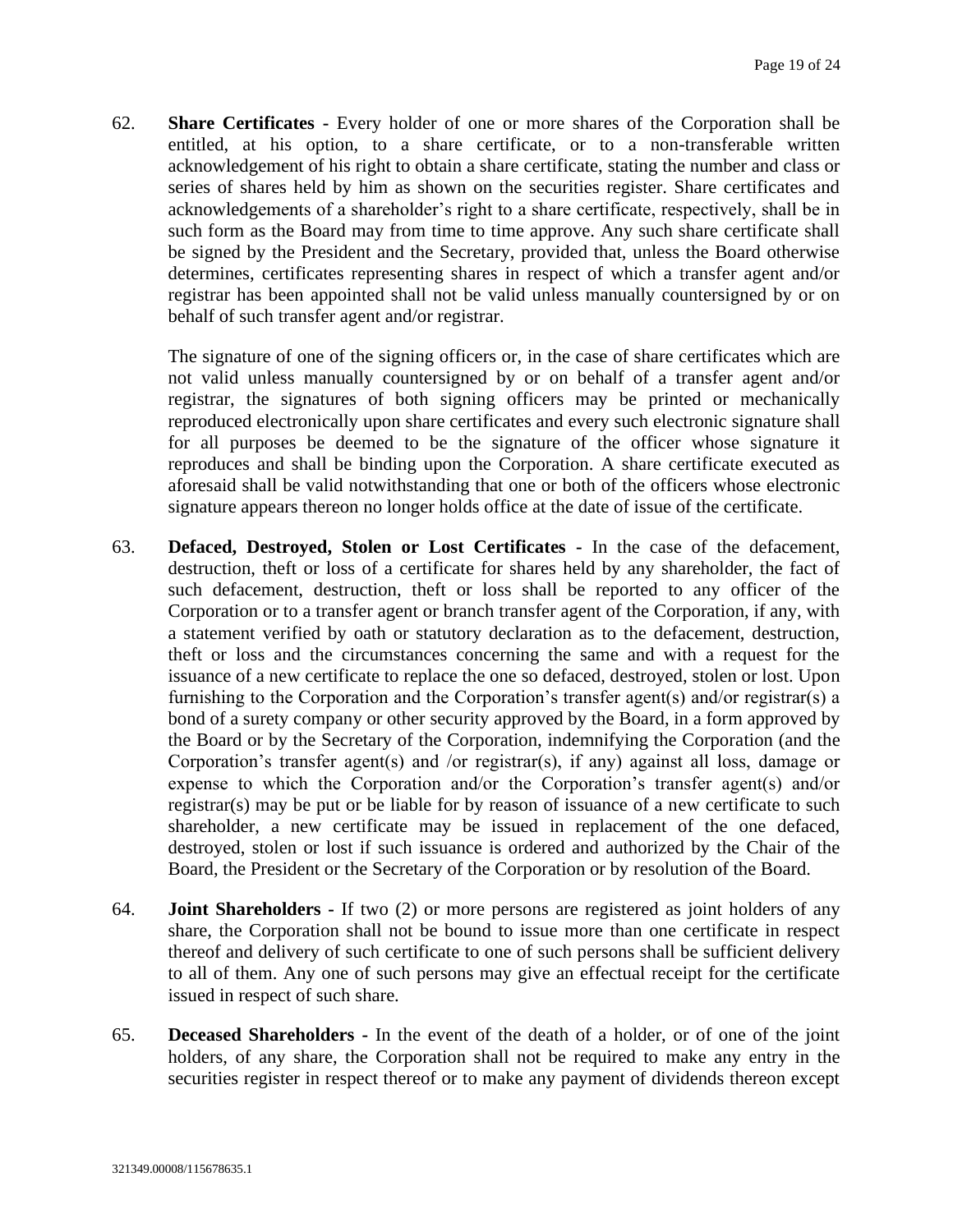upon the production of all such documents as may be required by the Act and upon compliance with the reasonable requirements of the Corporation or its transfer agent.

#### **DIVIDENDS AND RIGHTS**

- 66. **Dividends -** Subject to the Act and the articles of the Corporation, the Board may from time to time by resolution, as it deems advisable, declare dividends payable on the issued and outstanding shares of the Corporation to the shareholders in accordance with their respective rights and interests in the Corporation. Dividends may be paid in money or property or by issuing fully-paid shares of the Corporation.
- 67. **Dividends -** A dividend payable in cash shall be paid by cheque or by wire transfer drawn on the Corporation's bankers or one of them to the order of each registered holder of shares of the class or series in respect of which it has been declared and mailed to such registered holder at his recorded address, unless such holder otherwise directs. In the case of joint holders, the cheque or wire transfer shall, unless such joint holders otherwise direct, be made payable to the order of all of such joint holders and mailed to them at their recorded address or wired to them through the bank account of their choice. The mailing of such cheque as aforesaid, unless the same is not paid on due presentation, or the transfer of such wire, shall satisfy and discharge the liability of the Corporation for the dividend to the extent of the sum represented thereby plus the amount of any tax which the Corporation is required to and does withhold.
- 68. **Record Date for Dividends and Rights -** The Board shall fix in advance a date, preceding by not more than sixty (60) days the date for the payment of any dividend or the date for the issue of any warrant or other evidence of right to subscribe for securities of the Corporation, as a record date for the determination of the persons entitled to receive payment of such dividend or to exercise the right to subscribe for such securities, provided that notice of any such record date is given not less than seven (7) days before such record date in the manner provided in the Act.
- 69. **Unclaimed Dividends -** Any dividend unclaimed after a period of six (6) years from the date on which the same has been declared to be payable shall be forfeited and shall revert to the Corporation.
- 70. **Reserve Fund -** The Board may, from time to time, set aside such sums as it may consider advisable as a reserve or reserves which shall, in the absolute discretion of the directors, be applicable for any purpose deemed to be in the best interests of the Corporation. The Board may, from time to time, in its discretion, increase, reduce or abolish any reserve fund in whole or in part and may transfer the whole or any part of the reserve fund to surplus.
- 71. **Voting Securities in Other Issuers -** All securities of any other body corporate or issuer of securities held from time to time by the Corporation may be voted at all meetings of shareholders, bondholders, debenture holders, debenture stockholders or holders of such securities, as the case may be, of such other body corporate or issuer and in such manner and by such person or persons as the President or the Board shall from time to time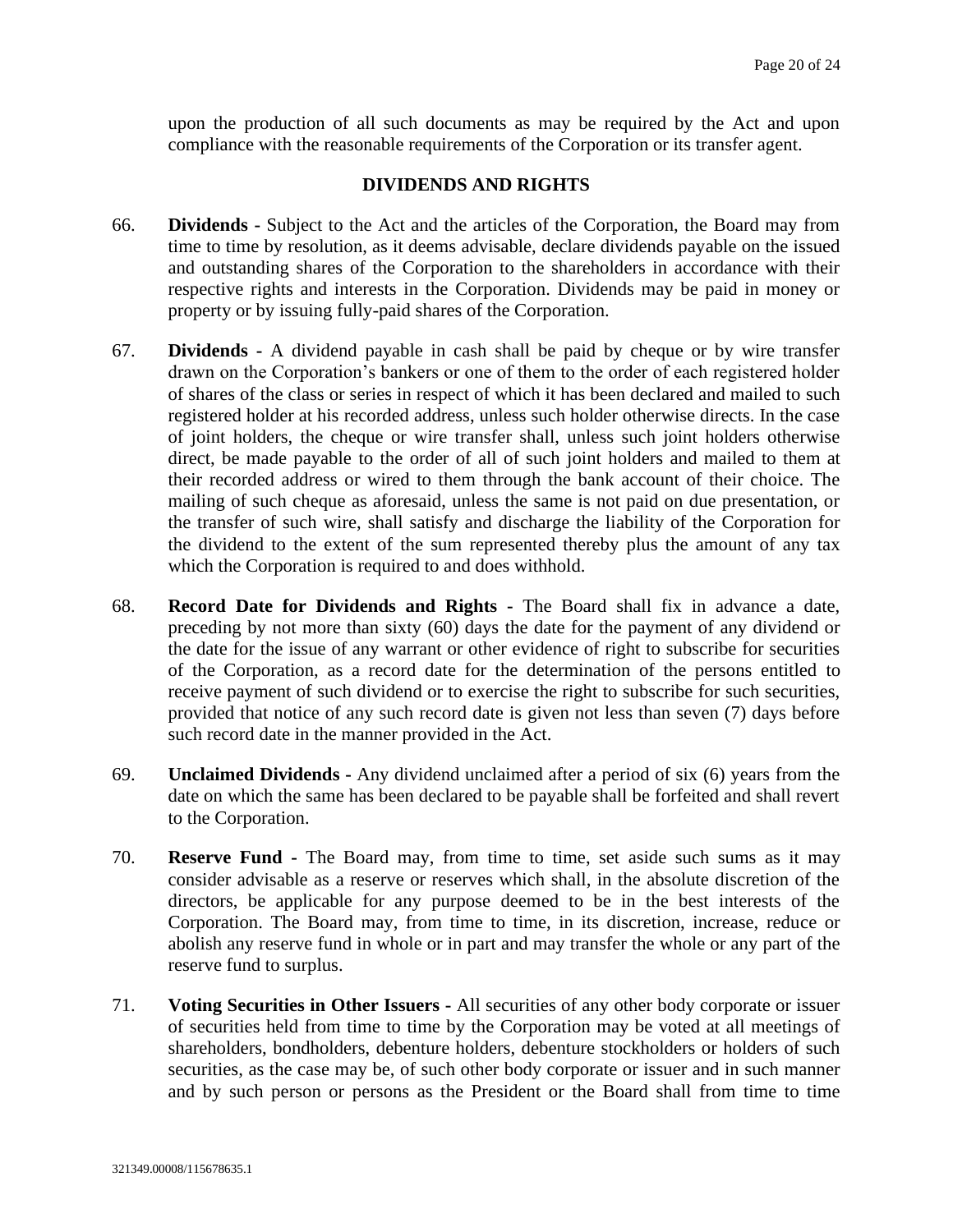determine. The proper signing officers of the Corporation may also, from time to time, execute and deliver for and on behalf of the Corporation instruments of proxy or arrange for the issuance of voting certificates or evidence of the right to vote in such names as they may determine without the necessity of a resolution or other action of the Board.

#### **NOTICES**

- <span id="page-20-0"></span>72. **Service of Notice -** Any notice to be given pursuant to the Act, the articles and the bylaws of the Corporation or otherwise to a shareholder, director, officer, auditor or member of a committee of the Board shall be sufficiently given if delivered personally to the person to whom it is to be given, or if delivered to his recorded address, or if mailed to him at his recorded address by prepaid ordinary mail, or if sent to him at his recorded address, or by any means of wire or wireless or any other form of transmitted or recorded communication. A notice so delivered shall be deemed to have been given when it is delivered personally or to the recorded address as aforesaid; a notice so mailed shall be deemed to have been sent at the time it was deposited in a post office or public mail box; a notice so sent by any means of wire or wireless or any other form of transmitted or recorded communication shall be deemed to have been given on the day on which it is transmitted. The Secretary may change or cause to be changed the recorded address of any shareholder, director, officer, auditor or member of a committee of the Board in accordance with any information believed by him to be reliable.
- <span id="page-20-1"></span>73. **Shares Registered in More Than One Name -** If two (2) or more persons are registered as joint holders of any share, any notice shall be addressed to all of such joint holders, but notice sent or delivered to one of such persons shall be sufficient notice to all of them.
- 74. **Undelivered Notices -** If any notice given to a shareholder pursuant to Section [73](#page-20-1) hereof is returned on three (3) consecutive occasions because he cannot be found, the Corporation shall not be required to give any further notice to such shareholder until he informs the Corporation in writing of his new address.
- 75. **Persons Becoming Entitled by Operation of Law -** Every person who by operation of law, transfer or by any other means whatsoever becomes entitled to any shares in the capital of the Corporation shall be bound by every notice in respect of such shares which, prior to his name and address being entered in the securities register of the Corporation, shall have been duly given to the shareholder from whom he derives his title to such shares.
- 76. **Deceased Shareholder –** Any notice delivered at the recorded address of any shareholder shall, notwithstanding that such shareholder be then deceased and whether or not the Corporation has notice of his death, be deemed to have been duly served in respect of the shares held by such shareholder, whether held solely or with other persons, until some other person be entered in his stead in the securities register of the Corporation as the holder or one of the holders thereof and such service shall for all purposes be deemed a sufficient service of such notice on his personal representatives and all persons, if any, interested with him in such shares.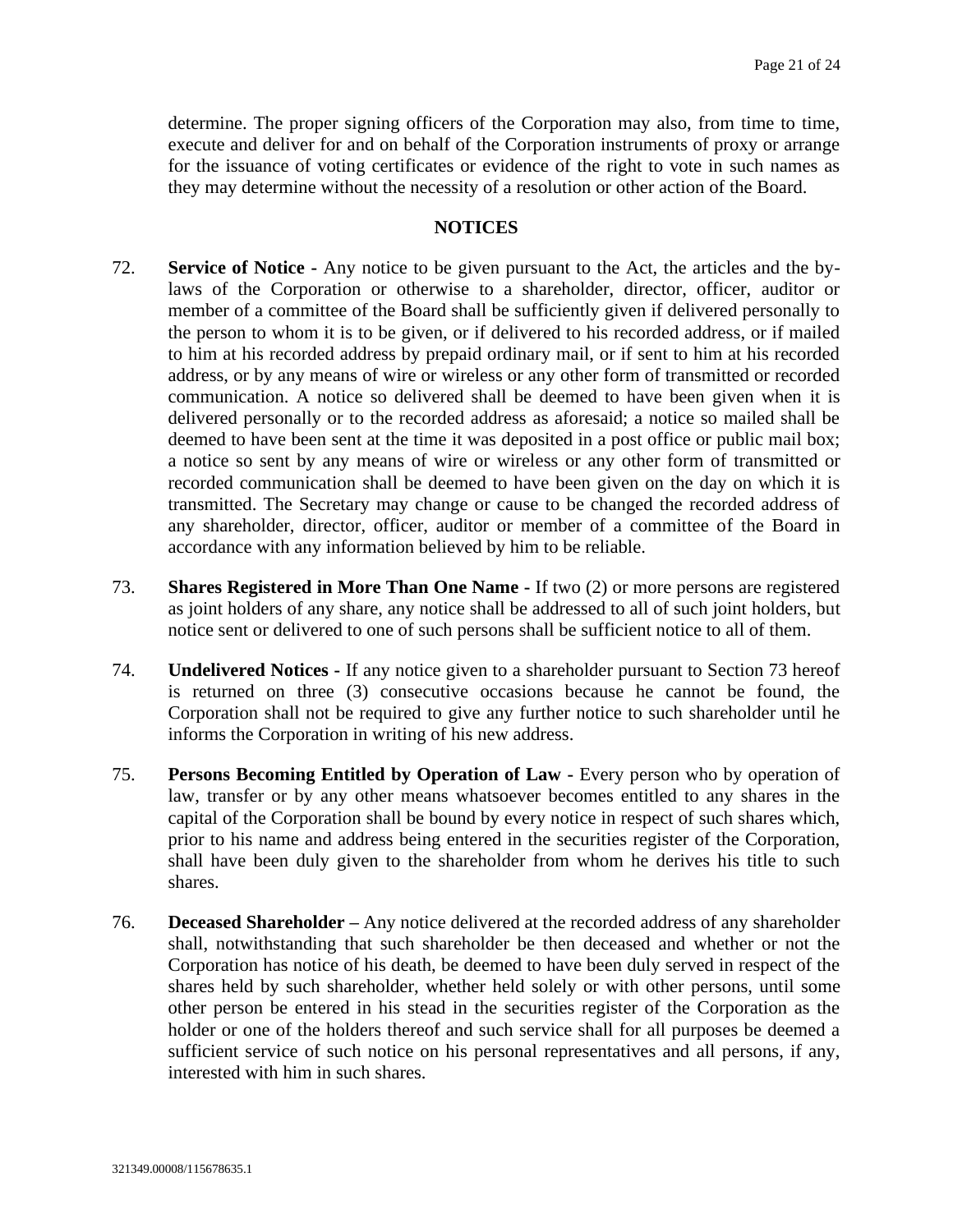- 77. **Waiver of Notice -** Any shareholder, or his duly appointed proxyholder, director, auditor or member of a committee of the Board may at any time waive any notice, or waive or abridge the time for any notice, required to be given to him under any provision of the Act, the articles and the by-laws of the Corporation or otherwise, and such waiver or abridgement shall be deemed to cure any defect in the procedure or delay for the notice, as the case may be. Any such waiver or abridgement shall be in writing, except a waiver of notice of a meeting of shareholders or of the Board which may be given in any manner.
- 78. **Omissions and Errors** The accidental omission to give any notice to any shareholder, director, officer, auditor or member of a committee of the Board or the non-receipt of any notice by any such person or any error in any notice not affecting the substance thereof shall not invalidate any action or decision taken at any meeting held pursuant to such notice or otherwise founded thereon.
- 79. **Signature to Notices -** The signature to any notice to be given by the Corporation may be written, stamped, typewritten, printed or otherwise reproduced electronically or partly written, stamped, typewritten, printed or otherwise reproduced electronically.
- 80. **Computation of Time -** Subject to the Act, where a specified number of days' notice or notice extending over any period is required to be given, the day of service or posting of the notice shall, unless it is otherwise provided, be counted in such number of days or other period.
- 81. **Proof of Service -** A certificate of the Secretary or other duly authorized officer of the Corporation then in office, or of the transfer officer of any transfer agent of shares of any class of the Corporation, as to facts in relation to the mailing or delivery of any notice to any shareholder, director, auditor or officer, or publication of any notice, shall, subject to the Act, be conclusive evidence thereof and shall be binding on every shareholder, director, auditor or officer of the Corporation, as the case may be.
- 82. **Accounting Records -** Subject to the Act, the accounting records of the Corporation may be kept either at the registered office or at such other place within or outside Canada as the directors may from time to time determine or approve.
- 83. **Borrowing of Money by the Corporation -** The directors may and they are hereby authorized from time to time to:
	- (a) borrow money on the credit of the Corporation;
	- (b) issue, reissue, sell, pledge or hypothecate debt obligations of the Corporation;
	- (c) give a guarantee on behalf of the Corporation to secure performance of an obligation of any person; and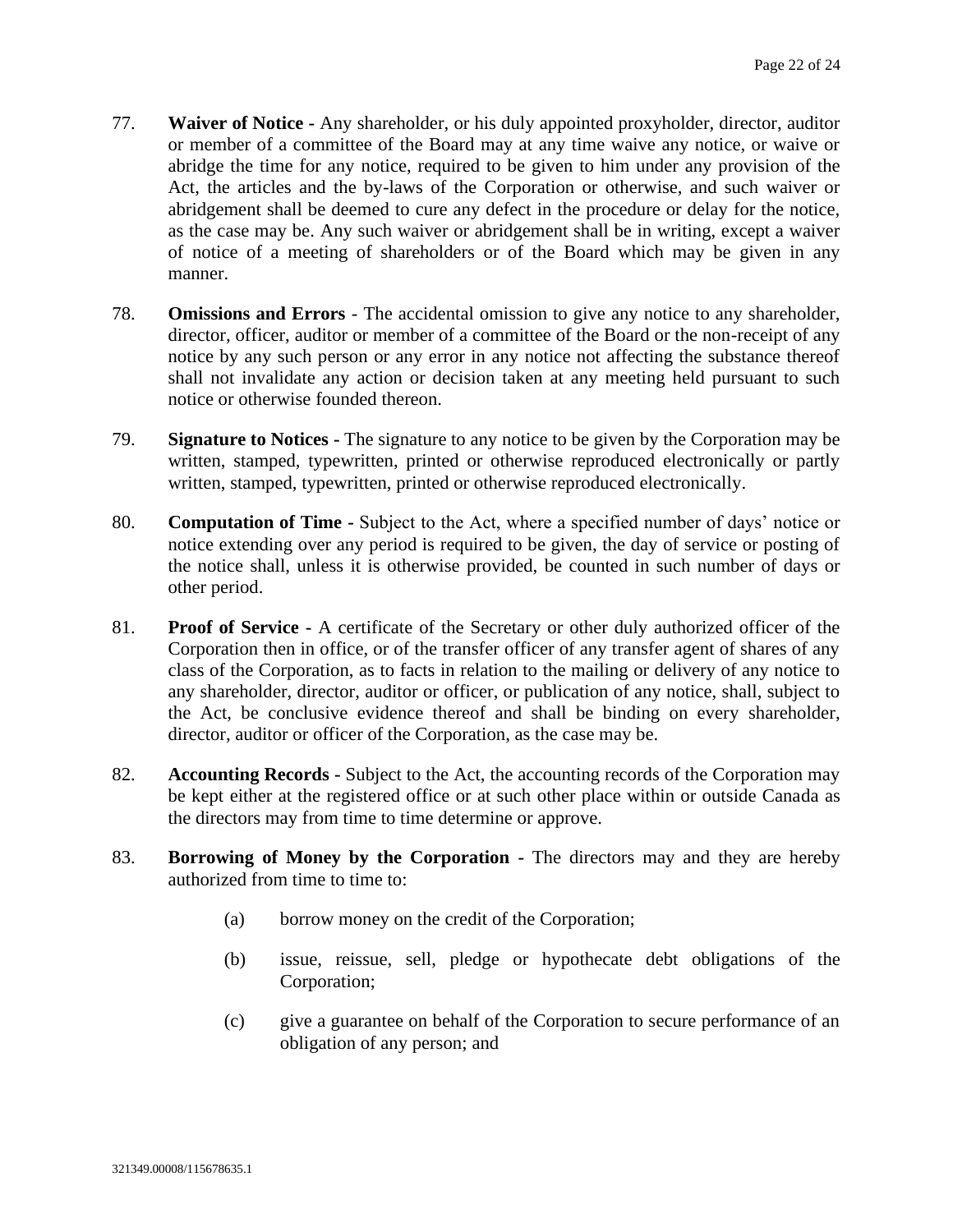(d) mortgage, hypothecate, pledge or otherwise create a security interest in all or any property of the Corporation, owned or subsequently acquired, to secure any obligation of the Corporation.

The directors may from time to time by resolution delegate to any officer or director of the Corporation all or any of the powers conferred on the directors by the preceding paragraph of this by-law to the full extent thereof or such lesser extent as the directors may in any such resolution provide.

The powers hereby conferred shall be deemed to be in supplement to and not in substitution for any powers to borrow money for the purpose of the Corporation possessed by its directors or officers independently of a borrowing by-law.

- 84. **Banking Arrangements -** The banking business of the Corporation, or any part thereof, shall be transacted with such one or more banks, trust companies or other firms or corporations carrying on a banking business as the Board may designate, appoint or authorize from time to time by resolution, and all such banking business, or any part thereof, shall be transacted on behalf of the Corporation by such one or more officers and/or other persons as the Board may designate, direct or authorize from time to time by resolution and to the extent therein provided. For greater certainty but without restricting the generality of the foregoing, such banking business shall include the operation of the Corporation's accounts, the making, signing, drawing, accepting, endorsing, negotiating, lodging, depositing or transferring of any cheques, promissory notes, drafts, acceptances, bills of exchange and orders for the payment of money, the giving of receipts for and orders relating to any property of the Corporation, the execution of any agreement relating to any such banking business and defining the rights and powers of the parties thereof, and the authorizing of any officer of such bank, trust company or other firm or corporation to do any act or thing on the Corporation's behalf to facilitate such banking business.
- 85. **Declarations -** Any officer of the Corporation is authorized and empowered to appear and make answer for the Corporation to all writs, orders and interrogatories upon articulated facts issued out of any Court and to declare for and on behalf of the Corporation any answer to writs of attachment by way of garnishment in which the Corporation is garnishee, and to make all solemn or sworn declarations in connection therewith or in connection with any or all judicial proceedings to which the Corporation is a party and to make demands of abandonment or petitions for winding-up or bankruptcy orders upon any debtor of the Corporation and to attend and vote at all meetings of creditors of any Corporation's debtors and grant proxies in connection therewith.
- 86. **Execution of Instruments -** Contracts, documents or instruments in writing requiring the signature of the Corporation may be validly signed by any one of the Chair of the Board or the Chief Executive Officer, or by any two (2) directors and/or officers of the Corporation, and all contracts, documents or instruments in writing so signed shall be binding upon the Corporation without any further authorization or formality.